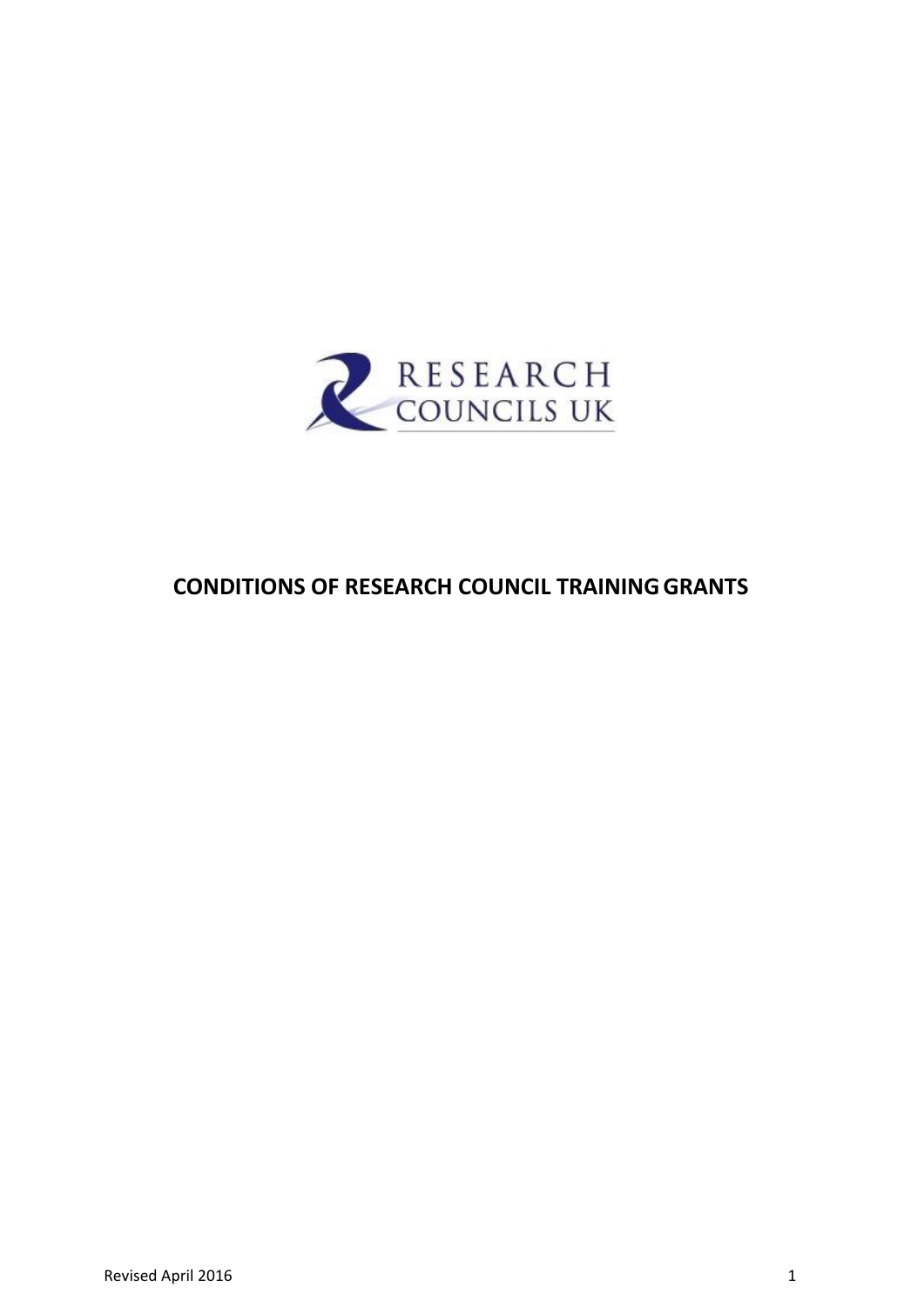## **Introduction**

These terms and conditions relate to Training Grants(TGs).

These terms and conditions should be read in conjunction with the Statement of Expectations [\(http://www.rcuk.ac.uk/documents/researchcareers/statementofexpectation.pdf\)](http://www.rcuk.ac.uk/documents/researchcareers/statementofexpectation.pdf) and

Terminology of Training Grants documents [\(http://www.rcuk.ac.uk/documents/researchcareers/RCUKCommonTerminologyforPostgra](http://www.rcuk.ac.uk/documents/researchcareers/RCUKCommonTerminologyforPostgraduateTraining2013.pdf) [duateTraining2013.pdf\)](http://www.rcuk.ac.uk/documents/researchcareers/RCUKCommonTerminologyforPostgraduateTraining2013.pdf).

Training Grants awarded by the Research Councils listed below are made to Research Organisations on the basis of this single set of core terms and conditions. TheResearch Councils are:

Arts and Humanities Research Council (AHRC) Biotechnology and Biological Sciences Research Council(BBSRC) Economic and Social Research Council(ESRC) Engineering and Physical Sciences Research Council(EPSRC) Medical Research Council (MRC) Natural Environment Research Council (NERC) Science and Technology Facilities Council(STFC)

A Training Grant (TG) is a grant paid by a Research Council to a Research Organisation for the provision of postgraduate study. The Research Councils do not fund students directly, but fund Research Organisations (ROs) through TrainingGrants.

Subject to these terms and conditions, Research Organisations can decide on the level of stipend; the duration of a studentship; the format (e.g. part-time, industrial or work placement), and can adjust the number and start of awards within year and betweenyears (where feasible).

Individual Councils may add additional conditions to the Training Grant to reflect the particular circumstances and requirements of their organisation, or the nature ofa particular Training Grant.

Acceptance of a Training Grant constitutes acceptance of both the core conditions andany additional conditions. Any request by the grant holder to the Council to vary these terms and conditions must be submitted through the Je-S grants maintenance facility and approved in writing by someone authorised to do so on behalf of theCouncil.

References in these terms and conditions to statutory provisions and guidance include any subsequent amendments or re-enactments.

The Research Council reserves the right to amend these terms andconditions.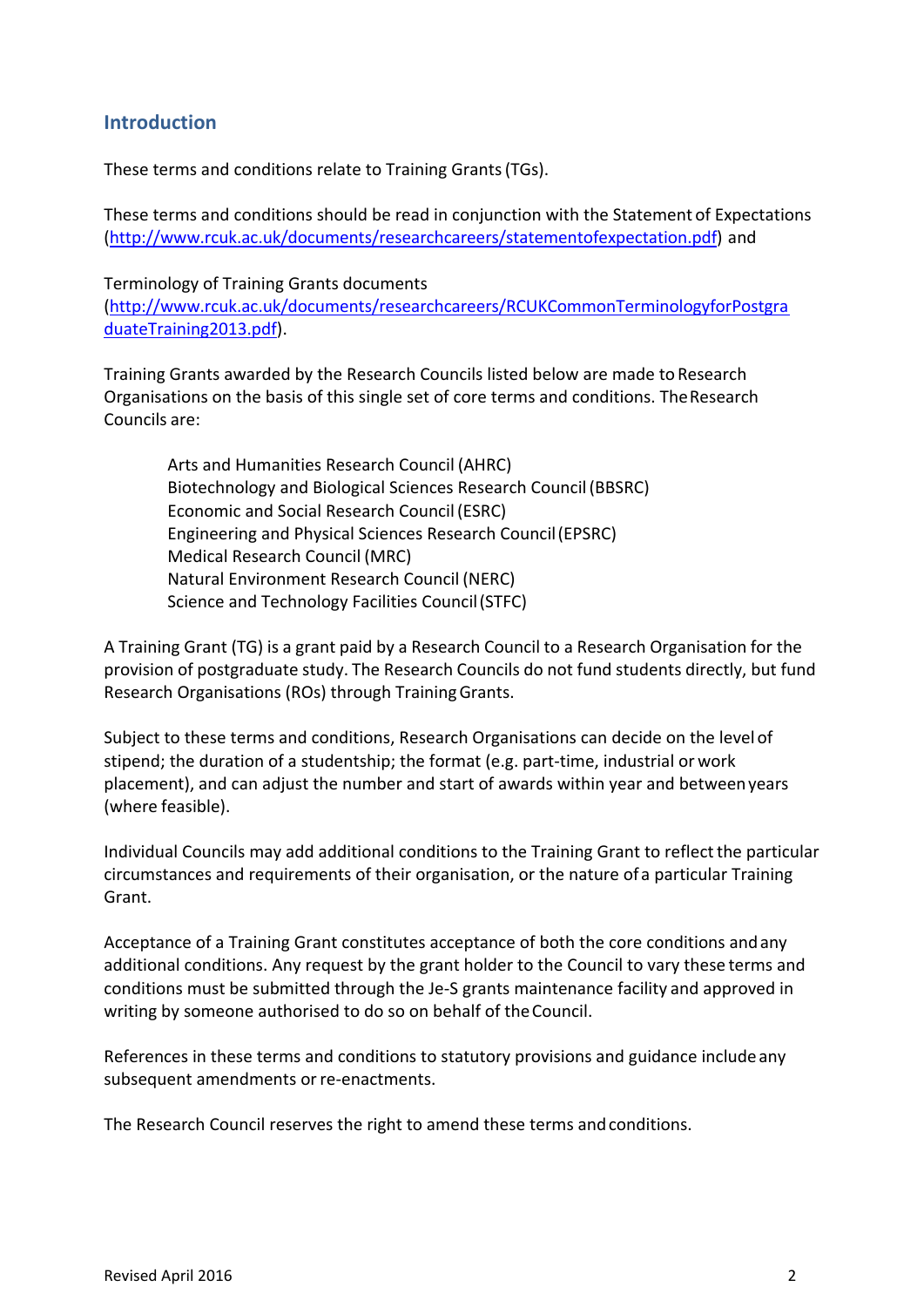## **Contents**

- 1. [Definitions](#page-3-0)
- 2. [\(A\) Regulations](#page-4-0)
- 3. [\(B\) Responsibilities of the Research](#page-5-0) Organisation
- 4. (C) Research Governance
- 5. [\(D\) Use of](#page-9-0) Funds
- 6. [\(E\) Grant Arrangements and Starting](#page-16-0) Procedures
- 7. [\(F\) Financial Reporting, Inspection and](#page-17-0) Sanctions
- 8. (G) Public [Engagement](#page-18-0)
- 9. [\(H\) Monitoring and Information](#page-18-1) Requirements
- 10. (I) [Outcomes](#page-20-0)
- 11. (J) [Disclaimer](#page-21-0)
- 12. (K) [Status](#page-22-0)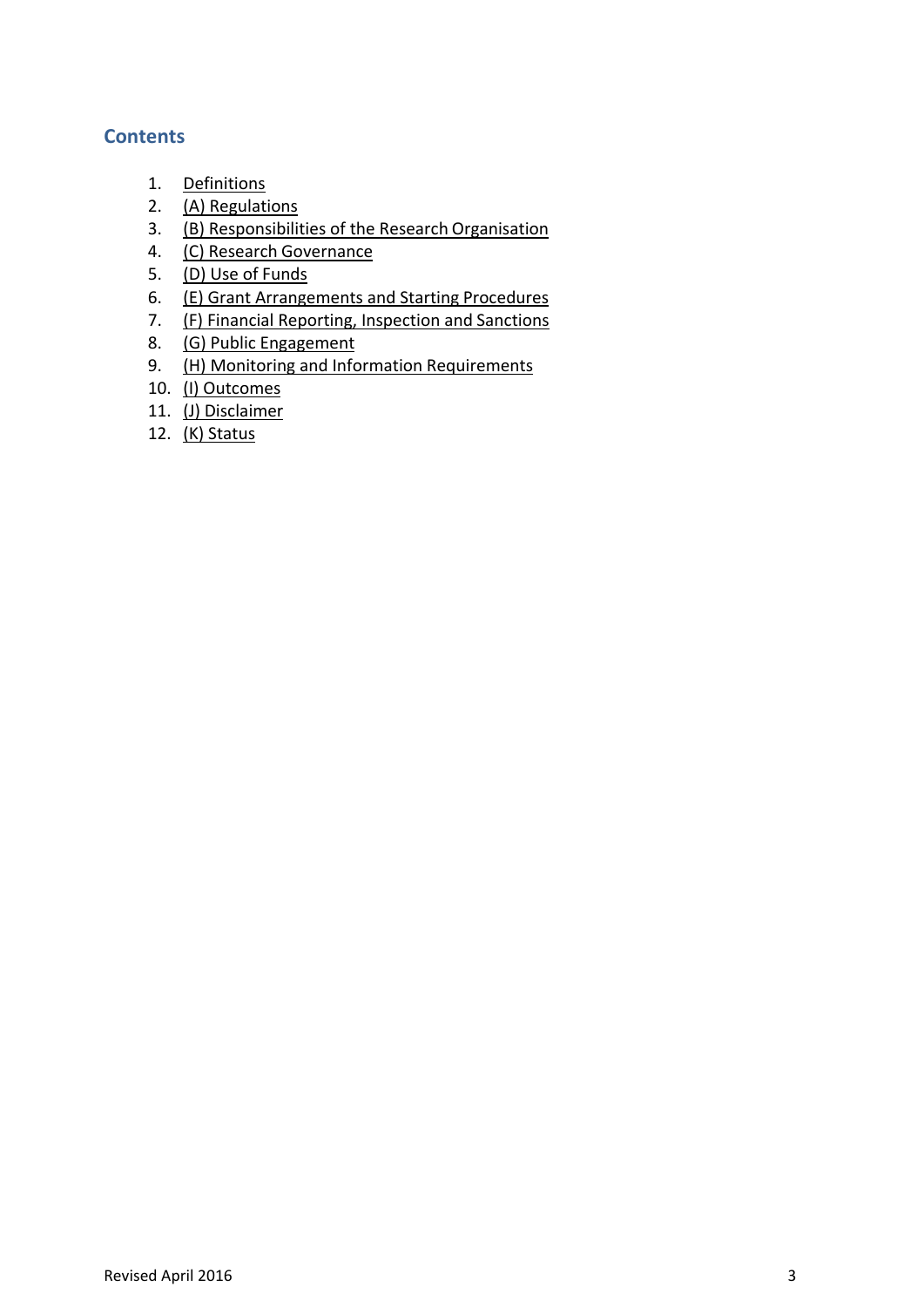## <span id="page-3-0"></span>**Definitions**

**Training Account (TA):** The term used to refer to the multiple Training Grants held bya Research Organisation from the same Research Council.

**Training Grant:** A grant providing funds for the training of students where the trainingleads to the award of a recognised postgraduate qualification.

**Training Grant Condition (TGC):** Terms and conditions are prefaced by the lettersTGC.

**Training Grant Guidance (TGG):** Guidance is prefaced by the lettersTGG.

**Funding Assurance Programme (FAP):** A programme of visits and office-based tests toseek assurance that grant funds are used for the purpose for which they are given and that grants are managed in accordance with the terms and conditions under which they areawarded.

**Fees:** The funds required by a University for a Student to register for a higherdegree.

**Fees Only Award:** The term used for a studentship, which excludes funds for astipend.

**Gateway to Research** is a web-based portal<http://gtr.rcuk.ac.uk/> that provides accessto information about research funded by the seven Research Councils and Innovate UK.Data made available via GTR includes information about the individual awards, projects, people, organisations, publications and outcomes of publicly funded research. GTR aims to increase impact by making information on publicly funded research moreaccessible

**Je-S Student Details (Je-S SD):** The Research Councils' web-based data collectionsystem, which Research Organisations use to return details of the students and student research projects, funded from the Training Grant.

**Research Council:** Any of the bodies listed in the introduction.

**Research Organisation:** The organisation to which the TG is awarded and whichtakes responsibility for the management of the research training programme and the accountability of funds provided.

**Stipend:** The funds awarded by the Research Organisation to students to covertheir maintenance while undertaking postgraduate training leading to the award of a postgraduate degree.

**Students:** The term used to identify postgraduates who are funded through theTraining Grant.

**Studentship:** The term used for the funding award made by a research organisation toa student for the purpose of undertaking postgraduate training leading to the award ofa postgraduate degree.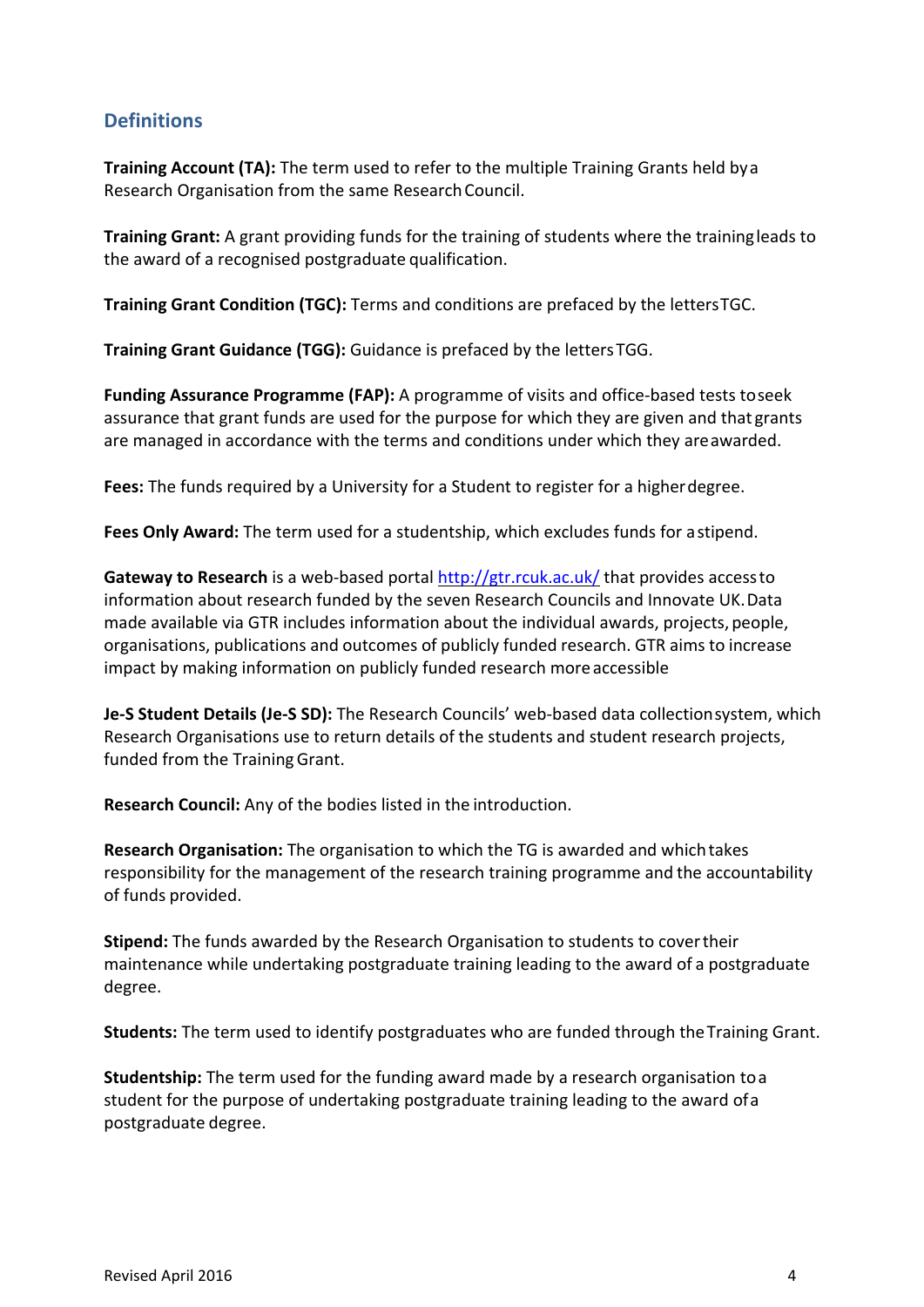## <span id="page-4-0"></span>**(A) Regulations**

## **TGC 1 Data Protection Act**

- 1. The Research Councils will use information provided on the Training Grant proposal, or equivalent, for processing the proposal or in relation to the administration of the Training Grant, for the award of any subsequent grant, and for the payment, maintenance and review of the grant. This includes data submitted through the JeS Student Details (SD).
- 2. Use of submitted data may include:
	- Registration and processing of proposals;
	- Operation of grants processing and management information systems;
	- Preparation of material for use by reviewers and peer review panels;
	- Administration, investigation and review of grant proposals;
	- Sharing proposal information on a strictly confidential basis with otherfunding organisations
	- To seek contributions to the funding of proposals
	- Statistical analysis in relation to the evaluation of postgraduate training trends
	- Policy and strategy studies.
	- Meeting the Research Councils' obligations for public accountability and the dissemination of information.
	- Making it available on the Research Council's web site and other publicly available databases, and in reports, documents and mailing lists.

Data that will be made available on the Research Councils' web sites and other publicly available databases, including Gateway to Research, and in reports, documents andmailing lists will include the following data: Student name (for students starting from 2015 onwards)

- Name(s) of project partner organisations and supervisors
- Project titles and topics
- Project summaries
- Registration and expected submission dates
- Numbers of students in particular regions, universities or departments incontext of the Training Grant funding announced.
- Aggregated information regarding demographics, student numbers, stipend levels, qualifications, age at start, migration levels (from first degree universityto another) etc.
- 3. Research Organisations must ensure that students, supervisors and project partners are made aware what information, including personal data is provided to the Research Councils, and how that information about their studentship will be used by both the Research Councils and the Research Organisation.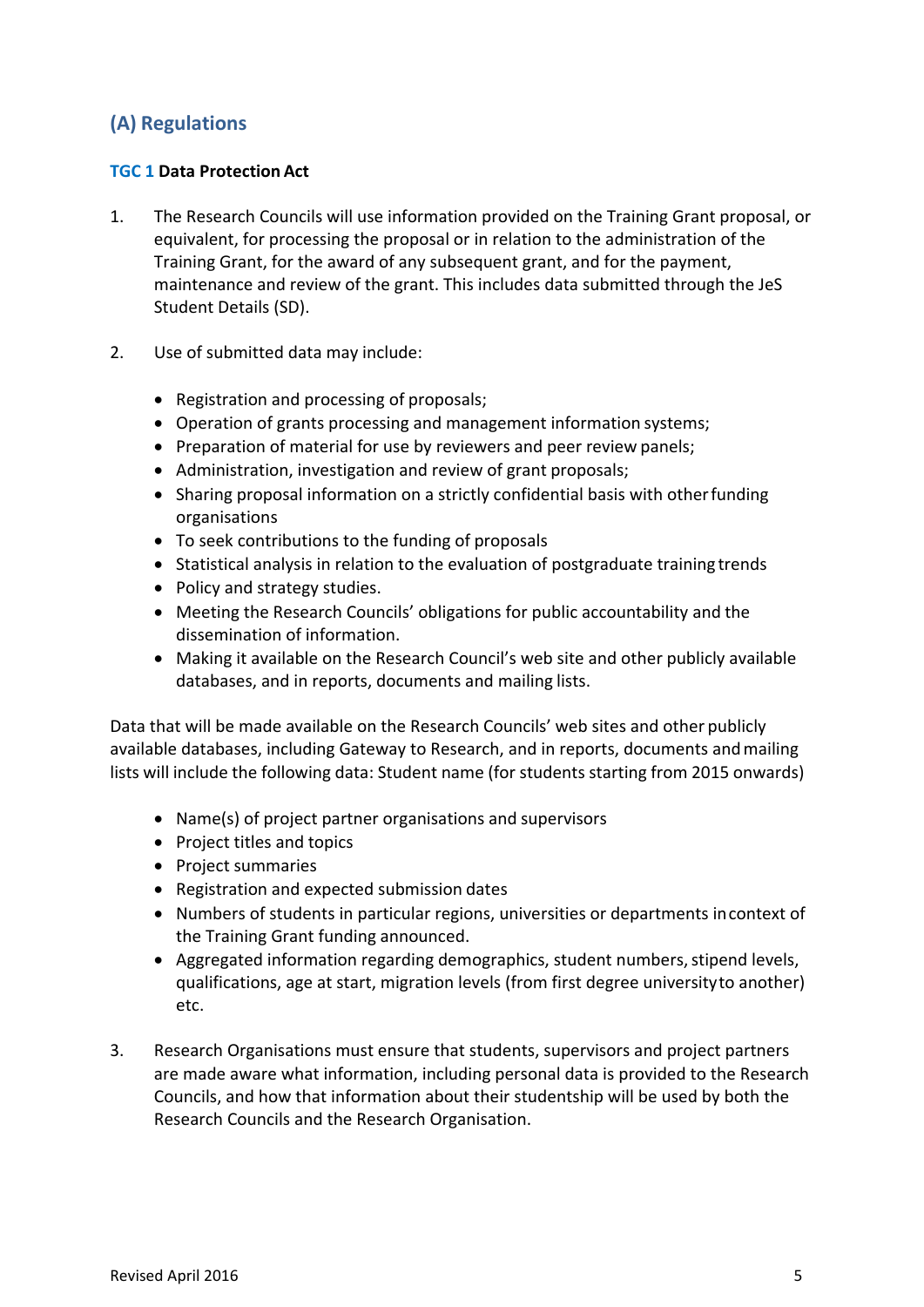4. Research Organisations must provide, on request, a description of their students areas of study (updated abstracts), which the Research Councils might include in any of the Council's publications, such as Annual Reports or on website.

### **TGC 2 Freedom of Information Act and Environmental InformationRegulations**

- 5. Attention is drawn to the provisions of the Freedom of Information Act 2000 (FOIA) and the Environmental Information Regulations (EIRs). Research Councils have issued Publication Schemes, which set out the types of information publicly available on their websites or published as documents.
- 6. In addition, Research Councils have an obligation to respond to specific requests and may be required to disclose information about or provided by Research Organisations. Insome cases, the Research Council may consult the Research Organisation before disclosure, butit is under no obligation to do so.
- 7. If a Research Organisation considers that any information it provides to a Research Council would be subject to an exemption under FOIA or the EIRs it should clearly mark the information as such and provide an explanation of why it considers the exemption applies and for how long. The Research Council will consider this explanation before disclosure, but it is not obliged to accept it as binding.
- 8. Where a Research Council determines that a Research Organisation is holding information on its behalf that it requires in order to comply with its obligations under FOIA or EIRs, the Research Organisation undertakes to provide access to such information as soon as reasonably practicable on request of the Research Council and in any event within five working days.
- 9. In some cases, Research Organisations may be directly responsible for complyingwith FOIA and the EIRs; in such cases, the Research Councils accept no responsibility forany failure to comply by the Research Organisations.

## <span id="page-5-0"></span>**(B) Responsibilities of the Research Organisation**

### **TGC 3 Responsibilities of the ResearchOrganisation**

10. The Research Organisation is responsible for selecting, administering andsupervising students throughout their period of training, in accordance with current good practice as detailed in the Quality Assurance Agency (QAA) publication: *UK Quality Code for Higher Education - Chapter B11: Research degrees,* and in accordance with any additional Research Council requirements, including the Research Council's statement of expectations (Appendix 1)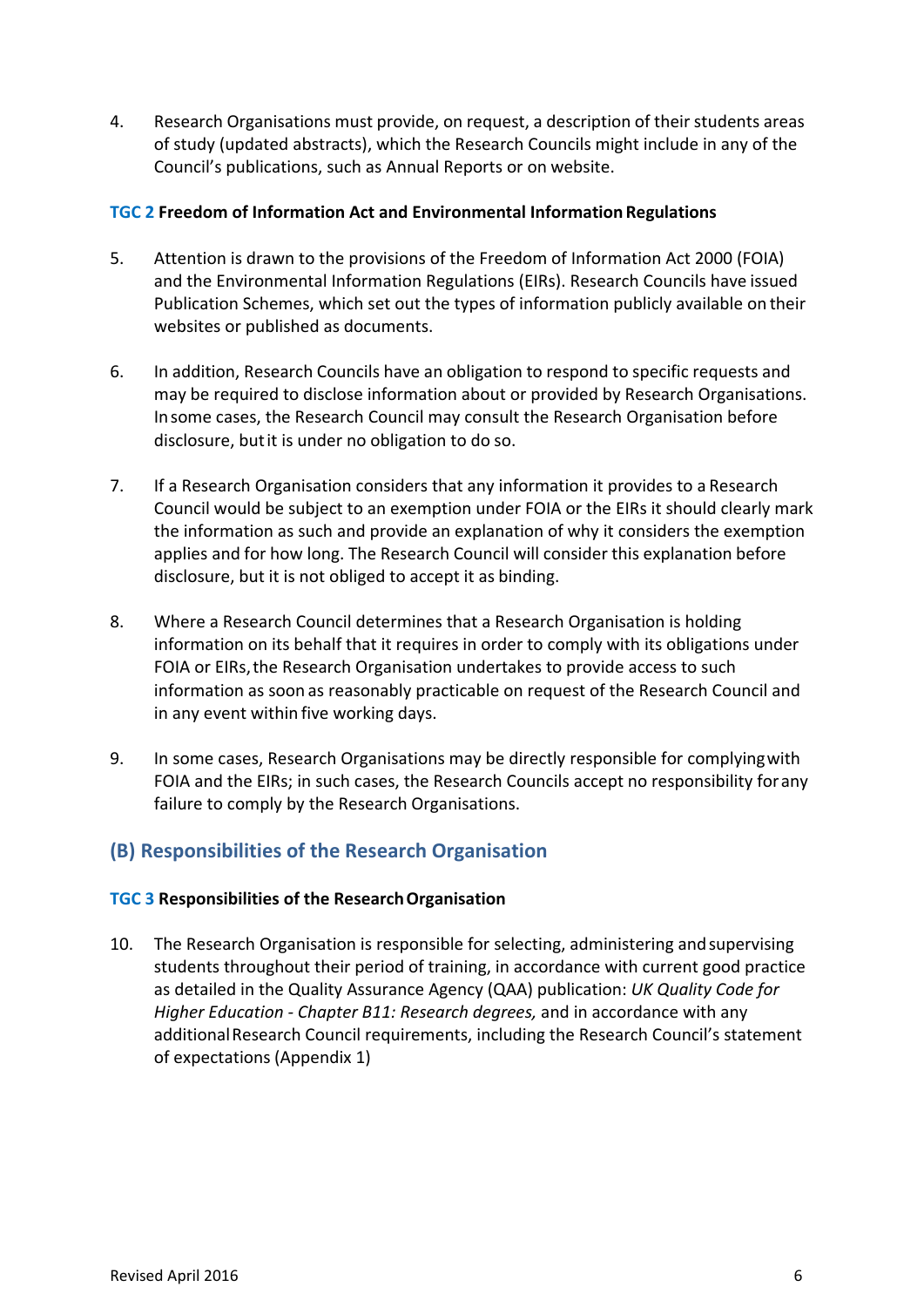- 11. In particular, the Research Organisation must ensure that:
	- Diversity and equality must be promoted in all aspects of the recruitment andcareer management of students
	- Adequate facilities and resources are made available for the research training;
	- A safe working environment is provided, meeting the requirements of health and safety legislation, and any other legislation concerning the health, welfare andrights of students, including the Data Protection Act;
	- Projects lie within the remit of the Research Council funding the TG;
	- Research Training Programmes contain good training in generic and transferable skills.
- 12. The Research Organisation must ensure that the research supported by the training grant complies with all relevant legislation and Government regulation, including that introduced while work is in progress. This requirement includes approval or licence fromany regulatory body that may be required before the research can commence. Where third parties, such as a regulatory body, become involved with investigating alleged breachesin legislation as a result of work funded by the Research Council, that Research Council mustbe informed immediately of the circumstances.
- 13. The Research Organisation must ensure proper financial management of TGs and accountability for the use of public funds. Research Organisations are expected totake reasonable steps to recover monies paid to students in advance who leave or whose studentship is terminated.
- 14. Research Organisations must ensure that when individuals accept a studentship,they are aware that they are authorising:
	- Their Research Organisation to disclose to the Research Council any information that the Research Council requests regarding the progress of their studies, the submission of their thesis (where appropriate), and the completion of their studies.
	- Their Research Organisation to disclose student contact details to theResearch Councils. This is to allow correspondence from Research Councils tostudents. Correspondence is likely to be about funded courses or possibly asking forviews about funded postgraduate training. Students may also be invited to events or conferences that the Research Councils fund.
	- their Research Organisation to provide data on equality and diversity toallow Research Councils to help assess how effective policies and procedures arein eliminating unlawful discrimination and promoting equal opportunities.This information may be used anonymously for statistical purposes. It will be treatedin confidence and in line with the Councils' data protection procedures.
	- Their Research Organisation to provide any such information requested on the Research Council's behalf to the Higher Education Statistics Agency (HESA) or any other organisation or agency empowered to act on the Research Council's behalf or on behalf of the Research Councils, including UK Shared Business Services (SBS)Ltd.
	- The Research Council or a third party on behalf of the Research Council or RCUK, to contact a studentship holder beyond the life of their studentship for evaluation purposes.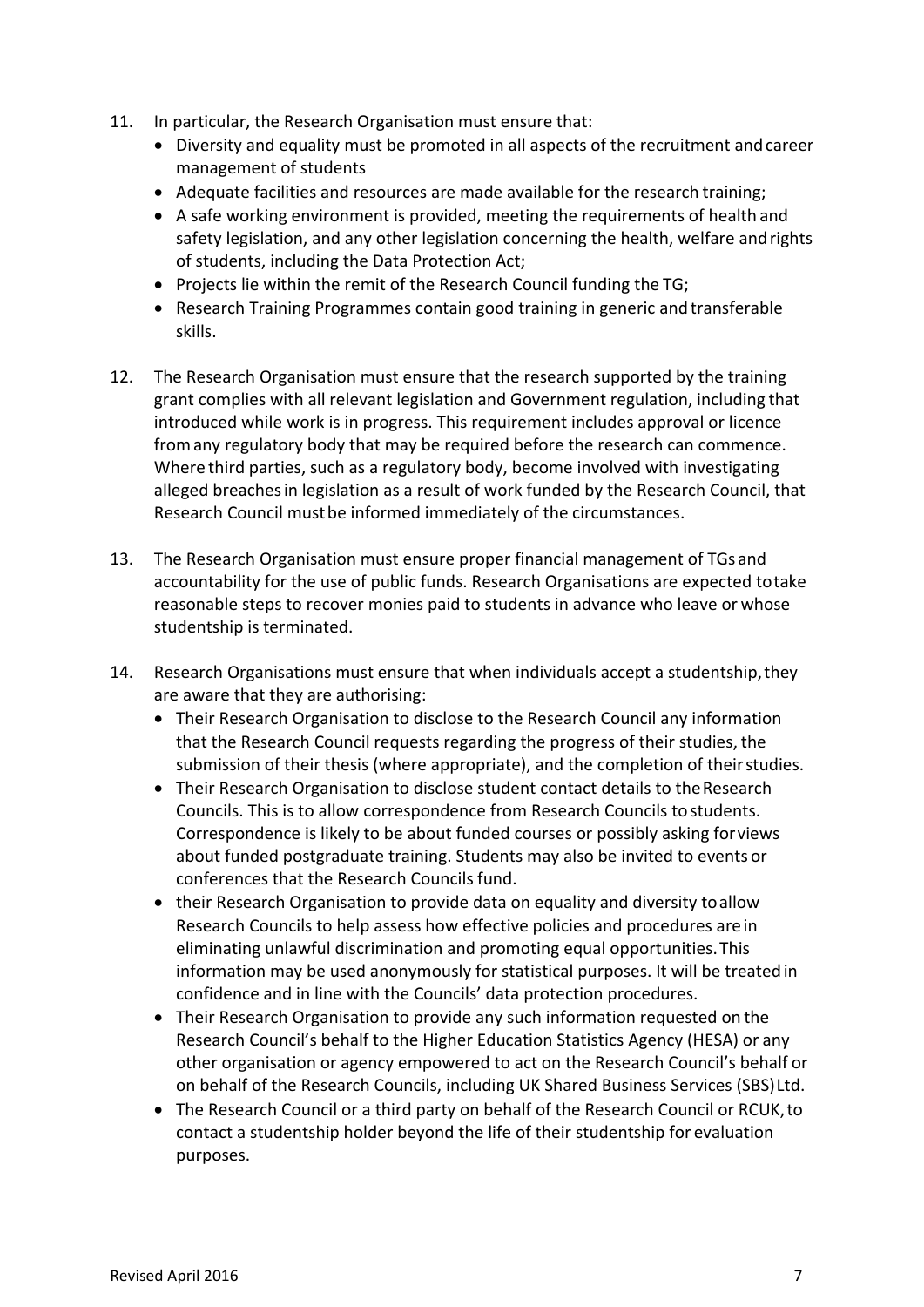### **Student Complaints/Difficulties**

- 15. The Research Organisation is responsible for ensuring that students and supervisors are aware of the Terms and Conditions and any associated guidance of the Training Grant.
- 16. The Research Organisation is responsible for ensuring that students andsupervisors have access to effective procedures for resolving problems arising from the administration and supervision of the studentship.
- 17. The Research Organisation is responsible for ensuring that students are aware ofthe complaints procedures and the Quality Assurance Agency (QAA) guidance forstudents about how to deal with complaints about universities: <http://www.qaa.ac.uk/Pages/Faqs.aspx>

## **(C) Research Governance**

## **TGC 4 Research Governance**

18. It is the responsibility of the Research Organisation to ensure that the research is organised and undertaken within a framework of best practice that recognises the various factors that may influence or impact on a student's research project. Particular requirements are to ensure that all necessary permissions are obtained before the project begins, and that there is clarity of role and responsibility among the research team (including the student) and with any collaborators. The Research Councils expect researchto be conducted in accordance with the highest standards of research integrity and research methodology.

## **Research Ethics**

19. The Research Organisation is responsible for ensuring that ethical issues relating toa student's research project funded from the Training Grant are identified and brought to the attention of the relevant approval or regulatory body. Approval to undertake the research must be granted before any work requiring approval begins. Ethical issues should be interpreted broadly and may encompass, among other things, relevant codes ofpractice, the involvement of human participants, tissue or data in research, the use of animals, research that may result in damage to the environment and the use of sensitive economic, social or personal data.

### **Use of Animals in Research**

- 20. Wherever possible, researchers must adopt procedures and techniques that avoidthe use of animals. Where this is not possible, the research should be designed so that:
	- The least sentient species with the appropriate physiology is used.
	- The number of animals used is the minimum sufficient to provide adequate statistical power to answer the questions posed.
	- The severity of procedures performed on animals is kept to a minimum.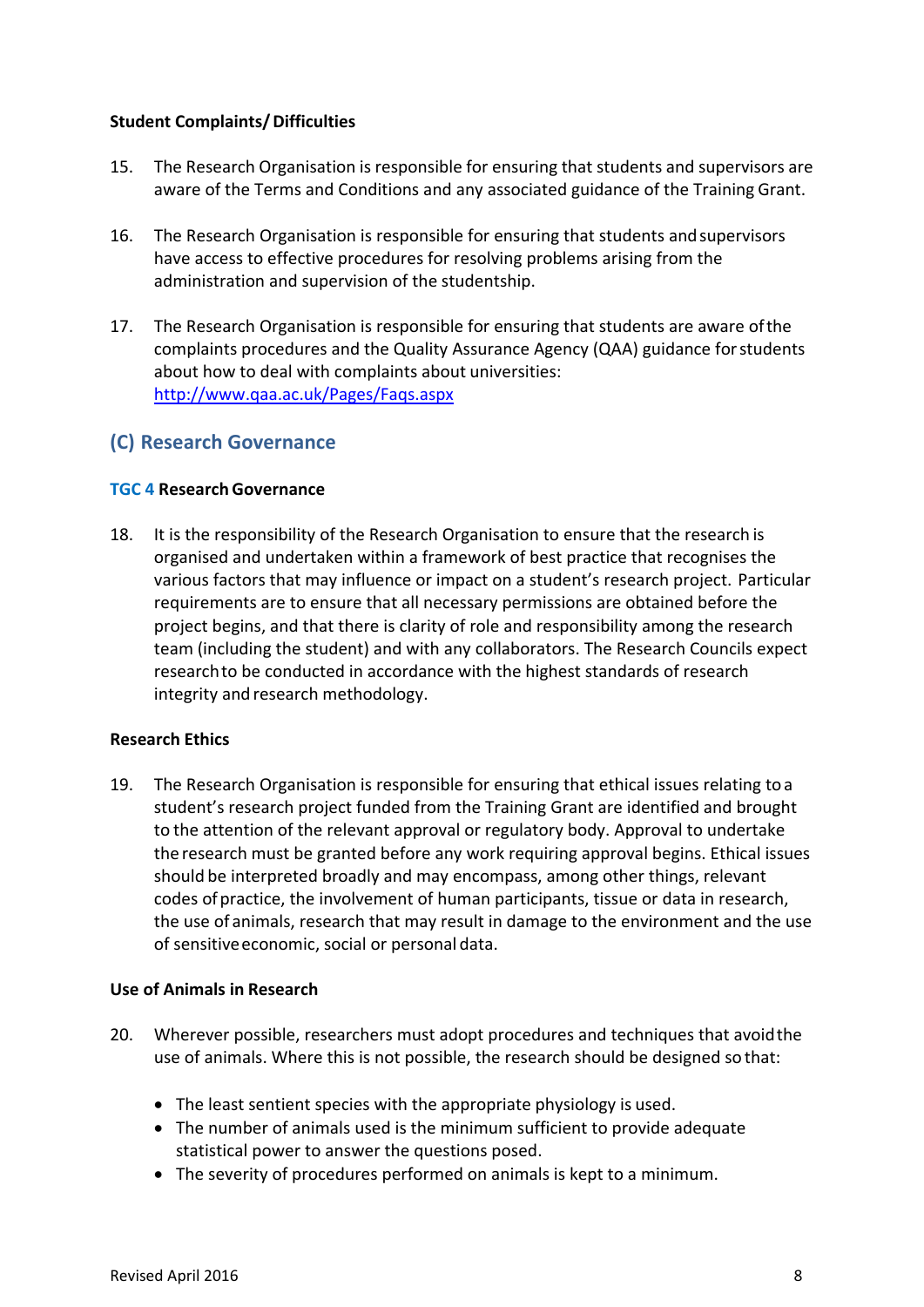Experiments should be kept as short as possible. Appropriate anaesthesia, analgesia and humaneend points should be used to minimise any pain and suffering.

21. The provisions of the Animals (Scientific Procedures) Act 1986, and anyamendments, must be observed and all necessary licences must have been received before anywork requiring approval takes place.

### **Medical and Health Research**

- 22. The Research Organisation is responsible for managing and monitoring the conduct of medical and health research in a manner consistent with the Department of Health's Research Governance Framework for Health and Social Care (or equivalent). There mustbe effective and verifiable systems in place for managing research quality, progress and the safety and well-being of patients and other research participants. These systemsmust promote and maintain the relevant codes of practice and all relevant statutory review, authorisation and reporting requirements.
- 23. Research involving human participants or data within the social sciences thatfalls outside the Department of Health's Research Governance Framework must meet the provisions and guidelines of the ESRC's Research Ethics Framework. While this research may involve patients, NHS staff or organisations, it is defined as research that poses noclinical risk or harm to those who are the subjects of research. Research Organisations mustensure that appropriate arrangements are in place for independent ethics review of socialscience research that meets local research ethics committee standards.
- 24. Significant developments must be assessed as the research proceeds, especially those that affect safety and well-being, which should be reported to the appropriate authorities and to the Research Council. The Research Organisation must take appropriate andtimely action when significant problems are identified. This may include temporarily suspendingor terminating the research.
- 25. The Research Organisation is responsible for managing and monitoring statutory requirements for which it accepts responsibility, for example, in relation to legislation on clinical trials, use of human organs, tissues and data.
- 26. Guidance by the MRC on the conduct of medical research, and by ESRC on the conduct of social science research, provided on behalf of all Research Councils, must be observed.

## **Health and Safety**

27. The Research Organisation is responsible for ensuring that a safe working environment is provided for all individuals associated with a student's research project. Its approach and policy on health and safety matters must meet all regulatory and legislative requirements and be consistent with best practice recommended by the Health & Safety Executive.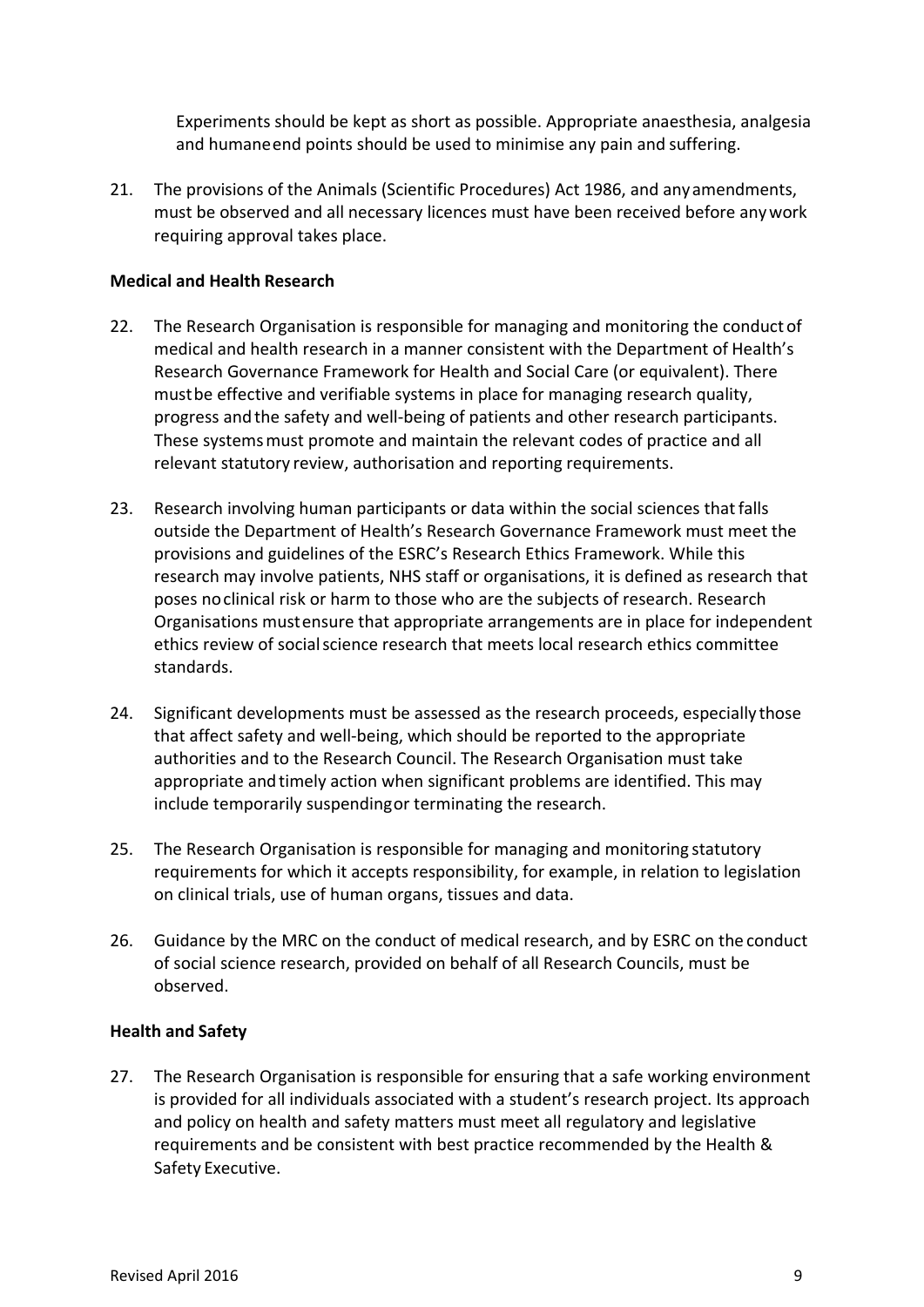- 28. Appropriate care must be taken where researchers are working off-site. The Research Organisation must satisfy itself that all reasonable health and safety factors are addressed.
- 29. The Research Councils reserve the right to require the Research Organisation to undertake a safety risk assessment in individual cases where health and safety is an issue, and to monitor and audit the actual arrangements made.

### **Misconduct and Conflicts of Interest**

30. The Research Organisation is required to have in place procedures for governinggood research practice, and for investigating and reporting unacceptable research conduct, that meet the requirements set out in the Concordat to Support Research Integrity (2012)

[\(http://www.universitiesuk.ac.uk/highereducation/Pages/Theconcordattosupportresea](http://www.universitiesuk.ac.uk/highereducation/Pages/Theconcordattosupportresearchin) [rchint](http://www.universitiesuk.ac.uk/highereducation/Pages/Theconcordattosupportresearchin)egrity.aspx) and the Research Councils' Policy and Guidelines on Governance of Good Research Conduct (2013) and any subsequent amendments.

31. The Research Organisation must ensure that potential conflicts of interest inresearch are declared and subsequently managed.

## <span id="page-9-0"></span>**(D) Use of Funds**

## **TGC 5 Use of Funds**

- 32. The Research Organisation must ensure proper financial management of its Training Grants and accountability for the use of public funds. Subject to the following conditions, TG funds may be used, without reference to the Research Council, in such a manner as to best undertake the provision of training leading to the award of a postgraduate degree, which must fall within the remit of the Council concerned.
- 33. Grant funds include a provision for inflation based on the GDP Deflators publishedby HM Government. The value of the grant may be varied by the Research Council during the lifetime of the grant in accordance with the deflators or to take into account any other Government decisions or other changes affecting the funding available to the Research Councils.
- 34. Training grant funds cannot be used to meet the costs of an activity that will fall beyond the actual end date of the Training Grant, e.g. when a student's support goes beyondthe end date of the Training Grant or when travel falls beyond the training grant period, the costs cannot be charged to the Training Grant even if the tickets, etc. can be purchasedin advance.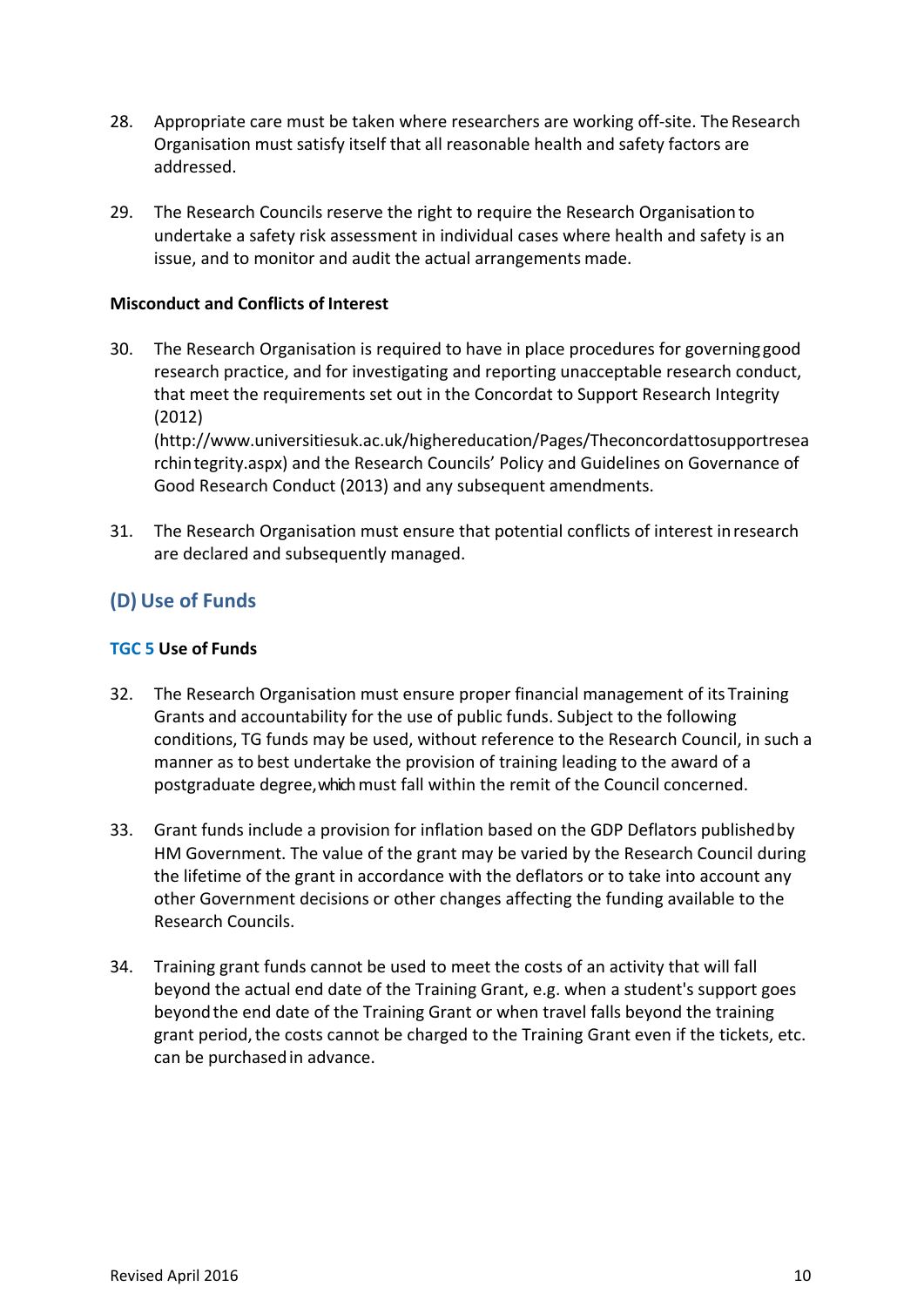- 35. Other costs, for example those associated with the administration of the training, advertising costs and the costs of open days, may be incorporated into the fee level thatthe Research Organisation charges to the Training Grant as long as the same level of fee isused for UK/EU non-Research Council funded students on similar programmes. Such costsmay not be taken from the Training Grant other than through the fee level, unless it is explicitly included within the Training Grant.; nor may individual RC students be charged additional fees above the level paid by the Research Council.
- 36. Research Organisations are encouraged to use the flexibilities within the TrainingGrant to support students appropriately e.g. to take into account location or discipline. Where London Weighting is explicitly included within the Training Grant, it must be passed on tothe student.

## **Student Eligibility**

- 37. The use of funding to provide full awards or fees-only awards should be inaccordance with student eligibility as defined by the Council.
- 38. Students in full-time employment are not eligible for a stipend of any kind fromthe Research Councils. If a student is employed full-time, they are considered to have the necessary financial support in place to undertake their studies. A student inpart-time employment may be eligible for a part-time award. Part-time awards should not beless than 50% of full time.

### **Part-time study**

39. We expect all award holders to offer the option of studying part-time. Studentships should be advertised as available on either a full-time or part-time basis.

### **TGC 6 Student eligibility**

- 40. The Research Councils do not fund students directly, but fund Research Organisations (ROs) through Training Grants. Training Grants include funding for fees and stipends. The following section outlines the eligibility rules for Research Council postgraduate funding.
- 41. The Research Councils place full reliance on residential eligibility checks undertakenby the RO. When submitting student details to the Student Details Portal, ROs are confirming that they have checked the eligibility of the student to receive the level of funding allocated to them.
- 42. Heads of Department, prospective supervisors and potential students who require advice on eligibility should contact the Research Organisation Registrar's Office, the postgraduate admissions office (or equivalent).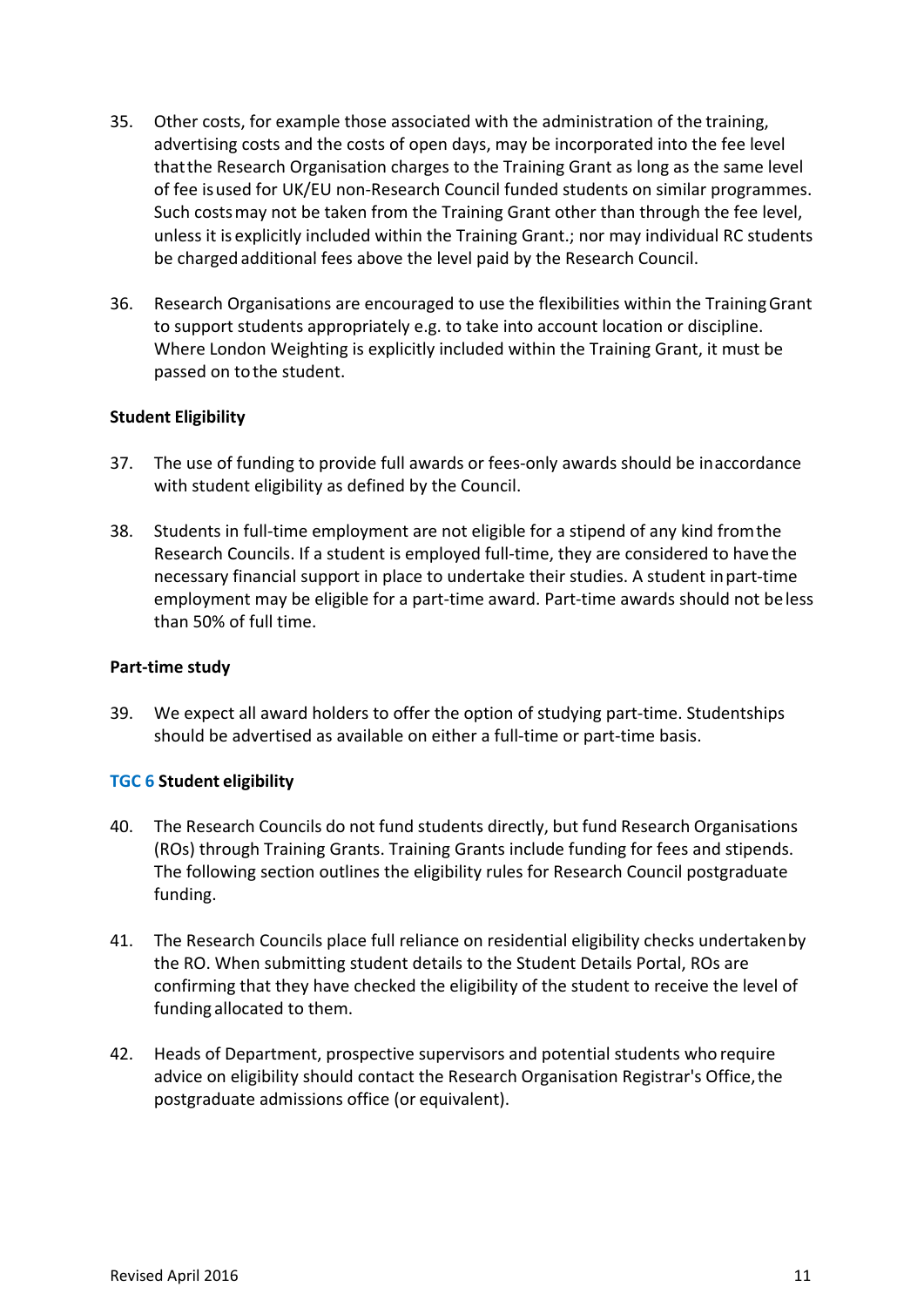## **Residence requirements**

- 43. For purposes of residence requirements, the UK includes the United Kingdom and Islands (i.e. the Channel Islands and the Isle of Man).
- 44. To be eligible for a full award a student must have:
	- Settled status in the UK, meaning they have no restrictions on how long they can stay

## **And**

• Been 'ordinarily resident' in the UK for 3 years prior to the start of the studentship. This means they must have been normally residing in the UK (apart fromtemporary or occasional absences)

## **And**

- Not been residing in the UK wholly or mainly for the purpose of full-time education. (This does not apply to UK or EU nationals).
- 45. To be eligible for a fees only award:
	- Students from EU countries other than the UK are generally eligible for a fees-only award. To be eligible for a fees-only award, a student must be ordinarily residentin a member state of the EU; in the same way as UK students must be ordinarily resident in the UK.
	- Note: These eligibility criteria are based on the Education (Fees and Awards) (England) Regulations 2007 and subsequent amendments.
- 46. Research Councils will undertake periodic reviews of Research Organisations withinthe Funding Assurance Programme (FAP) programme to seek assurance that Training Grantsare managed in accordance with the terms and conditions under which they are awarded. These include the condition that the use of funding to provide full awards or fees-only awards should be in accordance with student eligibility as defined by the Council.

## **Student Training**

- 47. Funds may be used for student stipends, fees, project costs and the incidental costsof research training, such as travel and conference attendance, internships and tosupport small, local, cohort-specific conferences.
- 48. Students may be full or part-time. The Research Organisation may decide on theperiod of support for individuals. Doctoral Studentships will range between three years and up toa maximum of four years full time support depending on the student, subject and Research Council expectations. Research Organisations must agree with students, at the outset, the expected start and end dates for the funded period of study. Part time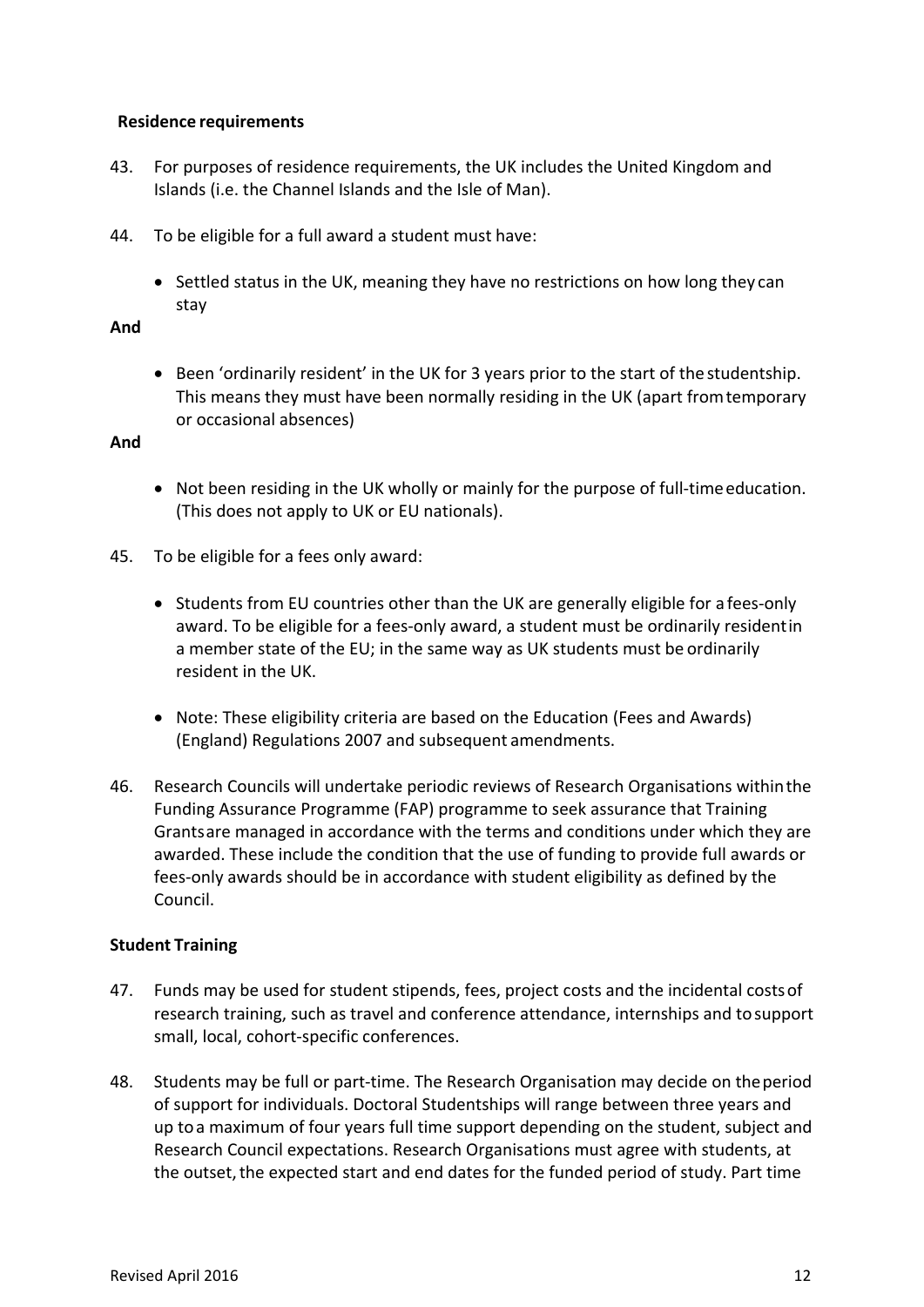awards shouldnot be less than 50% of full time. Where the period of support for a student extends beyond the end date of a Training Grant, the balance of support can be provided by the next or subsequent Training Grant or from another source.

- 49. For any studentship where funding is drawn from a TG or TA, either:
	- a) For a fees-only student, all the student's fees must be funded from the TG or TA of a single Council;

### **Or**

- b) Where a student is eligible for a full award, at least 50% of the total cost ofthe studentship must be drawn from the TG or TA of a single Council. The remaining costsmay be funded from other sources, such as the research organisation's funds or from research partners. Joint Research Council funding of multidisciplinary awards is possible on the basis of 50:50 funding from two Councils' TG/TAs across the period of award; in that case, oneof the Councils must be designated as the majority funder for monitoring and information purposes. A student must not be expected to bear the cost of any shortfall infunding.
- 50. Where a student is eligible for a stipend, the stipend awarded must be at least equalto the Research Councils' minimum rates for the relevant academic year. The Research Organisation may, if it wishes, pay a higher level of stipend, provided that it doesnot overspend the value of the Training Grant.
- 51. The allocation of funds for the incidental costs of postgraduate training should have regard for the nature and complexity of projects and the need for fieldwork, conferences, broadening training and industrial or work placements.
- 52. Organisations may take higher fees from TGs, if required, but it must be no higherthan the level of fee that is used for UK/EU non-Research Council funded students onsimilar programmes. Organisations that charge above the Research Council rate for fees may not charge the student for these extra fees.
- 53. The Research Organisation or other funder must not apply any terms and conditions to a student's award, which conflict with these Terms, and Conditions or any guidance issued by the Research Councils.

### **Changing between full-time and part-time study**

- 54. Research Organisations may approve a change in the mode of study from part-time to full-time or vice-versa.
- 55. Possible reasons for a change of mode of study may include changes in a student's personal or employment circumstances. Research Organisations should not approve a change of the mode of study for health reasons unless medical evidence indicates that part- time study is feasible and full-time study is not. In other cases, a suspension is the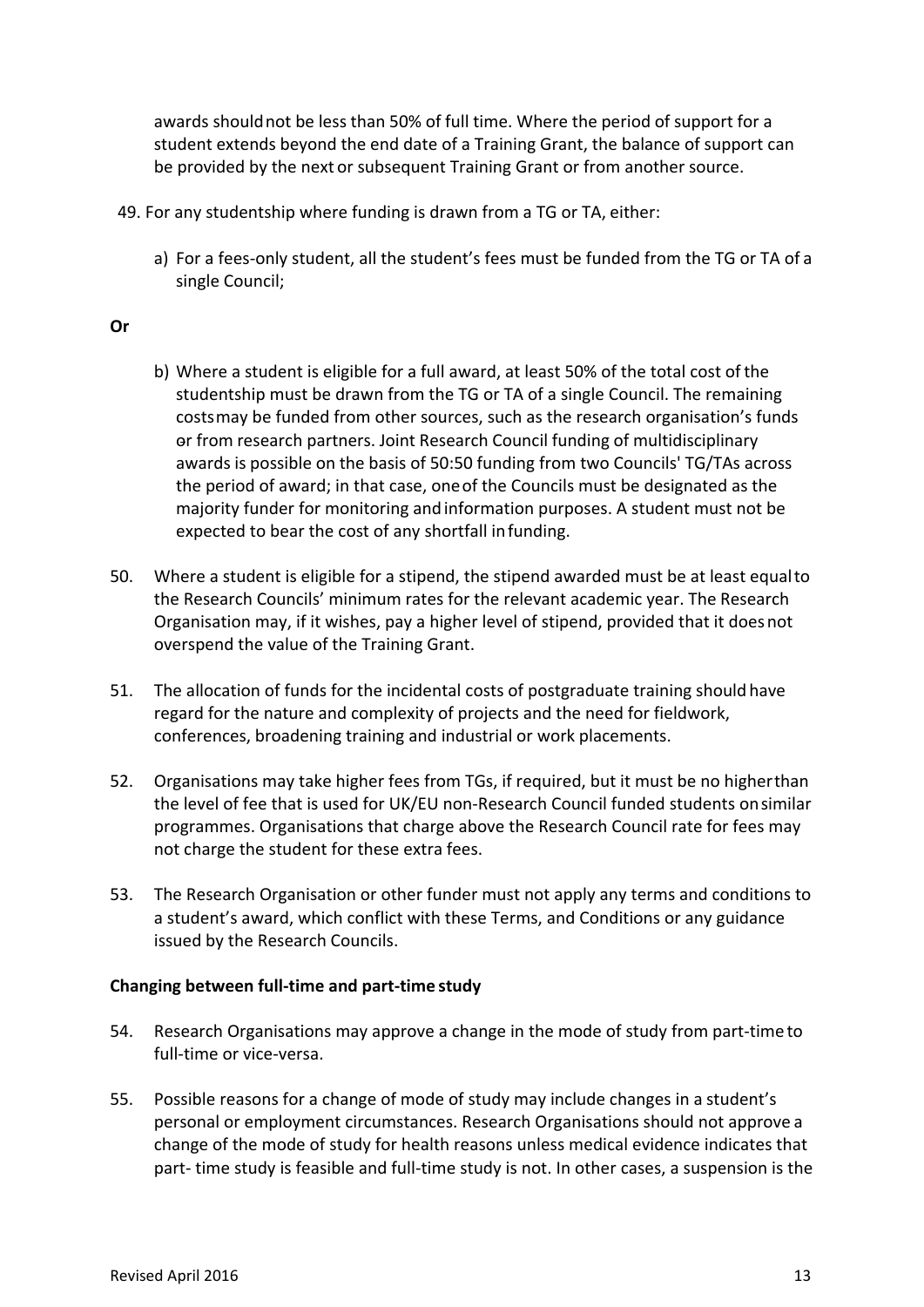more appropriate course of action.

- 56. ROs should not, without consultation with the Research Council**,** agree:
	- More than one change of mode of study during any one studentship.
	- A change of mode of study in the final six months of a studentship.

#### **Extensions, Suspensions and Terminations of Studentships**

- 57. Research Councils expect students to complete their training in a single continuous period and do not encourage the suspension of awards. Where suspensions are agreed, total periods of suspension must not normally exceed one calendar year during thelifetime of the award. Sympathetic consideration should be given to requests for abeyance due to personal or family reasons. The studentship end dates and expected submissiondates should be amended on the Je-S SD to reflect periods of abeyance.
- 58. The Research Organisation must make suitable arrangements for coping withabsences of students for illness, maternity leave, Ordinary Paternity Leave, shared parental Leave, adoption leave, extended jury service and holidays.
- 59. Research Council funded students are entitled to up to 26 weeks of maternity or adoption leave on full stipend and a further 26 weeks of unpaid maternity leave. Partners are entitled to up to 10 days paid Ordinary Paternity Leave on full stipend. Partners may be entitled to up to 50 weeks of Shared Parental Leave; this may include paid and unpaidleave, depending on the individual circumstances, any paid leave should be at full stipend. Thereis no qualifying period for maternity, paternity adoption or shared parental leave.
- 60. Payment of a studentship can continue for absences covered by a medical certificate for up to thirteen weeks within any 12-month period. If the illness lasts, or is expected tolast, for more than thirteen weeks, the Research Organisation should make arrangements to suspend the studentship.
- 61. The Research Organisation must ensure that it is aware of unauthorised absencesby students, so that future payments may be stopped and those already made in advance of need can be recovered. Students may opt to study part-time (at least 50%) following a change in their personal circumstances.
- 62. The Research Organisation should advise the student of the terms and conditions under which maternity, paternity, shared parental or adoption leave and stipend is given andwhat duration of study is required on return to study after such leave in order for the studentto keep the whole value of funding paid during the period of leave. This may be calculated on a sliding scale. The Research Organisation should have in place a policy that requires itto make every effort to recover the value of maternity, paternity, shared parental oradoption funding from students who decide not to return to study after maternity, paternity,shared parental or adoption leave.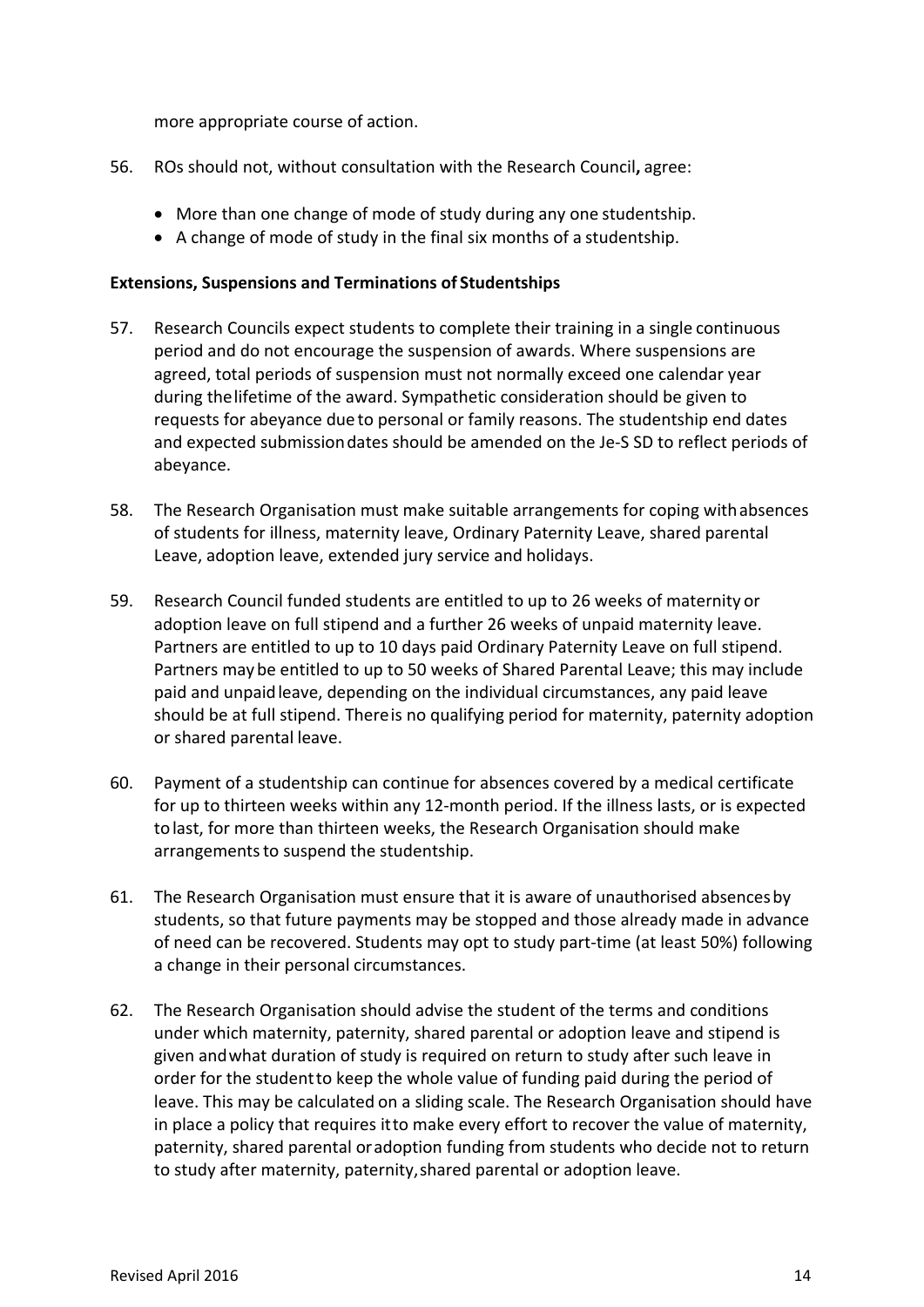### **Extensions**

63. The period of a student's support may be extended at the Research Organisation's discretion to offset a period of genuine absence e.g. for maternity leave, shared parental Leave, adoption leave, extended absences covered by a medical certificate, extended jury service, subject to finding the necessary funding from within the Research Organisation's Training Account. Where there are insufficient funds in the Training Account to meet a period of genuine absence, the Research Council will consider compensation at the end of the Training Grant to cover the additional costs arising providing the Research Organisation can demonstrate that it lacks the flexibility to meet the costs and that it has noother contingency funding or concurrent Training Grants on which it could draw.

## **Early submission**

64. In some cases, students may submit their thesis prior to the end of their award. Where the student continues to undertake work that is directly linked to their thesis, it is permissible for the doctoral award to continue to the end of the quarter in which the thesis is submitted. If the student submits on or after the original end date then the funding must cease on the end date.

### **Annual Leave**

65. Research Organisations should ensure that a clear policy on annual leave entitlement exists and that this is made known to the student at the start of their studentship.

## **Student Transfers**

- 66. The Training Grant will not be amended to take account of the transfer of a student from one Research Organisation to another or from one department to another within the Research Organisation.
- 67. Transfers may be arranged where they are essential to the student's training e.g. when a supervisor is moving and no appropriate alternative supervision is available. Transfers should be by agreement between the Research Organisations concerned, and must be in accordance with any additional Research Council requirements. Research Councils expect that the arrangements for such a transfer would include the relevant funds and that the Research Organisation, department or supervisor to which the student is transferringwill provide a suitable training experience, including significant research activity in a research area appropriate to the studentship. The SD should be updated following a studenttransfer (noting that for doctoral students the 'submitting RO' must be changed (as well asthe 'degree awarding RO') to ensure that the correct Research Organisation is surveyed). Research Organisations must not agree a transfer to and institution, which is not eligible for that Research Council's funding or to a course or programme of study, which falls wholly outside the Research Council's, remit. If the transfer occurs after the end of the award but before the submission date, the student will be surveyed at the originalRO.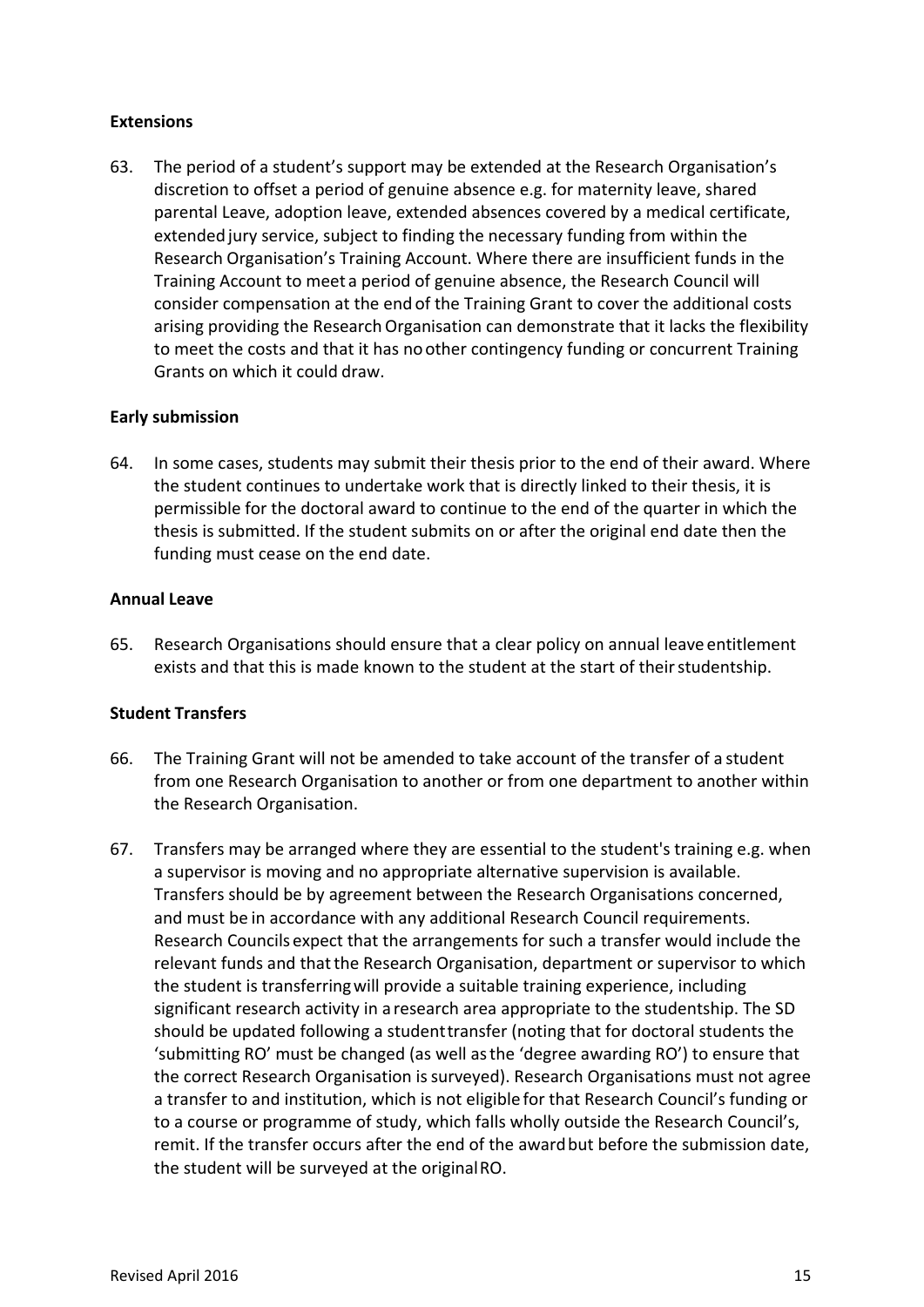### **Decision not to transfer to doctoral study**

- 68. Award holders should make every effort to ensure that the students they recruit to a doctoral award do intend to continue to doctoral study and are well-prepared to complete their doctorate. It is recognised that, despite the best efforts of all concerned, some students will not be in a position to transfer to doctoral study. Where a student who has commenced their award with the intention of undertaking doctoral study, fails to meet the requirements to allow transfer to doctoral study (upgrade), there are two options.
- 69. If the student is not continuing to study, then the award must be terminated from the date the student's registration ceases and any funding overpaid to the student must be reclaimed.
- 70. It may be agreed that the student can continue towards a Master's qualification and this will be confirmed as the exit point for that student. In this case, it is permissible for the student's funding to continue up to the date the dissertation is submitted. The RO must make every effort to ensure the decision to proceed to a Masters instead of a doctorate is taken as soon as possible. Once agreed, there must be a clearly communicated and timely deadline for completion of the Masters. In addition, please note that all students who continue studies beyond one year are included in the annual submission survey and Masters-level qualifications are not recorded as doctoral outcomes.
- 71. The Research Organisation, in discussion with the supervisor(s) and the student, must agree how to proceed.

## **Disabled Students' Allowances**

- 72. Students funded from a Training Grant are eligible for additional support where, because of disability, they are obliged to incur additional expenditure in undertaking their training. Application and payment arrangements will be as specified by the RCUK Disabled Students' Allowances Framework Document and associated information (see RCUK website: [http://www.rcuk.ac.uk/ResearchCareers/Pages/dsa.aspx\).](http://www.rcuk.ac.uk/ResearchCareers/Pages/dsa.aspx))
- 73. Where a student is funded from two Councils' Training Grants, the application will be considered by the Council, which is acting as the majority funder (see above).

### **Place of Tenure**

74. The student must live within a reasonable travel time of their Research Organisation or collaborative organisation to ensure that they are able to maintain regular contact with their department and their supervisor. This is to ensure that they are not isolated and get the full support, mentoring, training and access to facilities they need to complete their research successfully and to a high standard. The only exceptions to these requirementsare to cover periods of absence that are an essential part of their study e.g. fieldwork, study visits or conference attendance.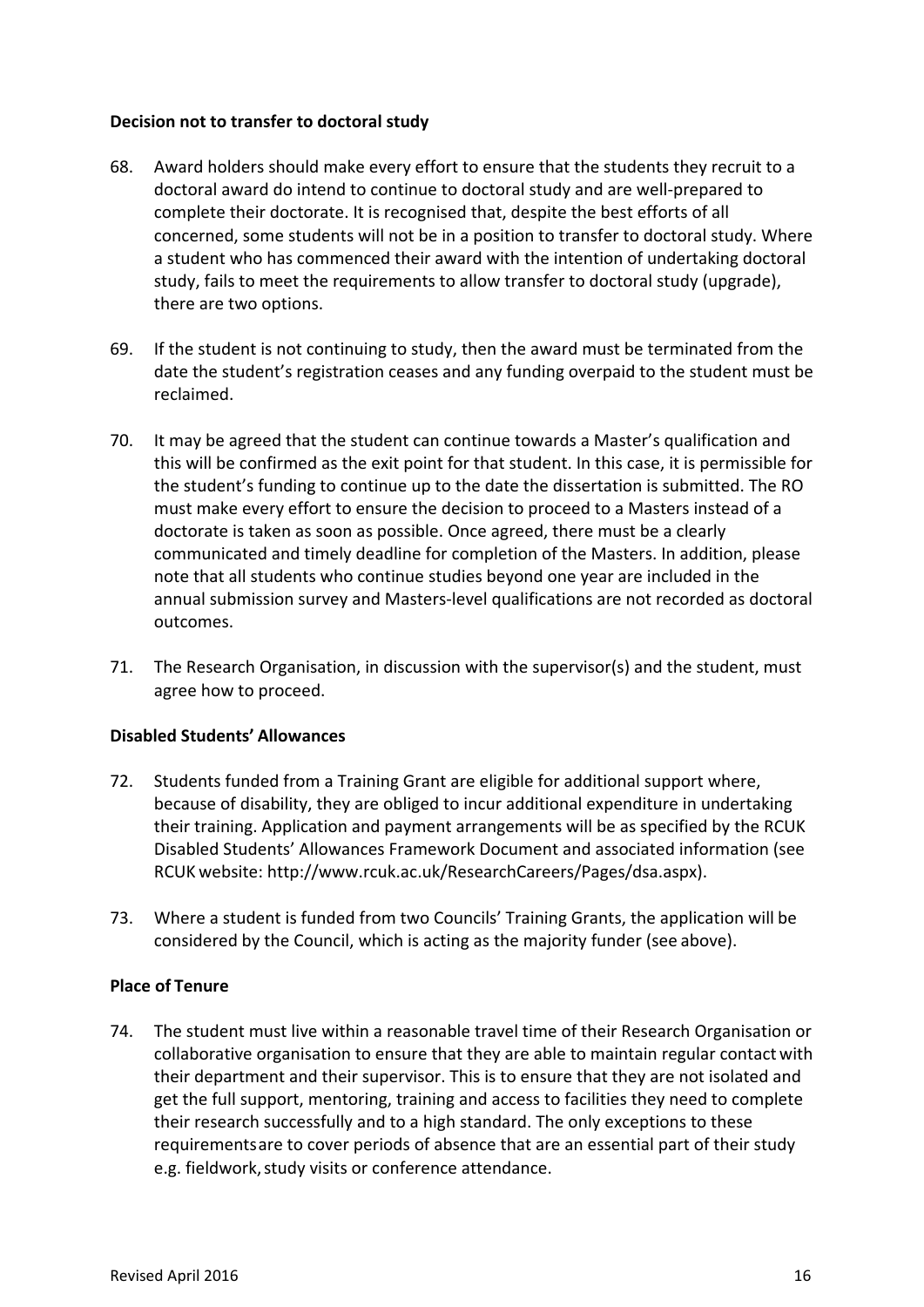### **Demonstrating, Teaching and Other PaidWork**

75. Research Council stipends are training awards and do not cover remuneration for duties which would reasonably be considered to constitute employment. Where studentsfunded through Research Council Training Grants undertake demonstration or teaching, orother types of employment in an institution, they should be paid for this in addition to receiving the minimum Research Council Stipend.

### **Other income and awards**

- 76. Research Council studentships are not means-tested. Any income received from other sources during the tenure of a studentship will not normally (see below) affect either the eligibility for the studentship, or the level of grant that a student willreceive.
- 77. It is not permissible for a student to hold two awards concurrently for the same purpose. Thus if a student were to gain an award such as a scholarship from another body forstudy abroad for one year, for example, the studentship should be suspended for that period.

## <span id="page-16-0"></span>**(E) Training Grant Arrangements and Starting Procedures**

### **TGC 7 Training Grant Arrangements and StartingProcedures**

- 78. Training Grants are for a specified number of years, adopting fixed start and enddates. The process for activating a grant consists of two separate stages. The Research Organisation must formally accept the Training Grant by completing and returning the Offer Acceptance within 10 working days of the offer letter being issued. Returning the Offer Acceptance will result in the Start Confirmation and the Payment Schedule being issued.The Start Confirmation must be submitted within one month of a student starting. These notifications will be taken as acceptance of the Training Grant on the terms and conditions stated, and will activate profiled payments.
- 79. Payment arrangements will be as specified by the Research Council. Expenditure may be incurred prior to the start of the Training Grant and subsequently charged to the Training Grant, provided that it does not precede the date of the offer letter.
- 80. It is the responsibility of the Research Organisation to ensure that any student in receipt of Research Council funding accepts all the Research Council terms and conditions applicable to their award and that the student has been made aware of the relevant Research Council guidance.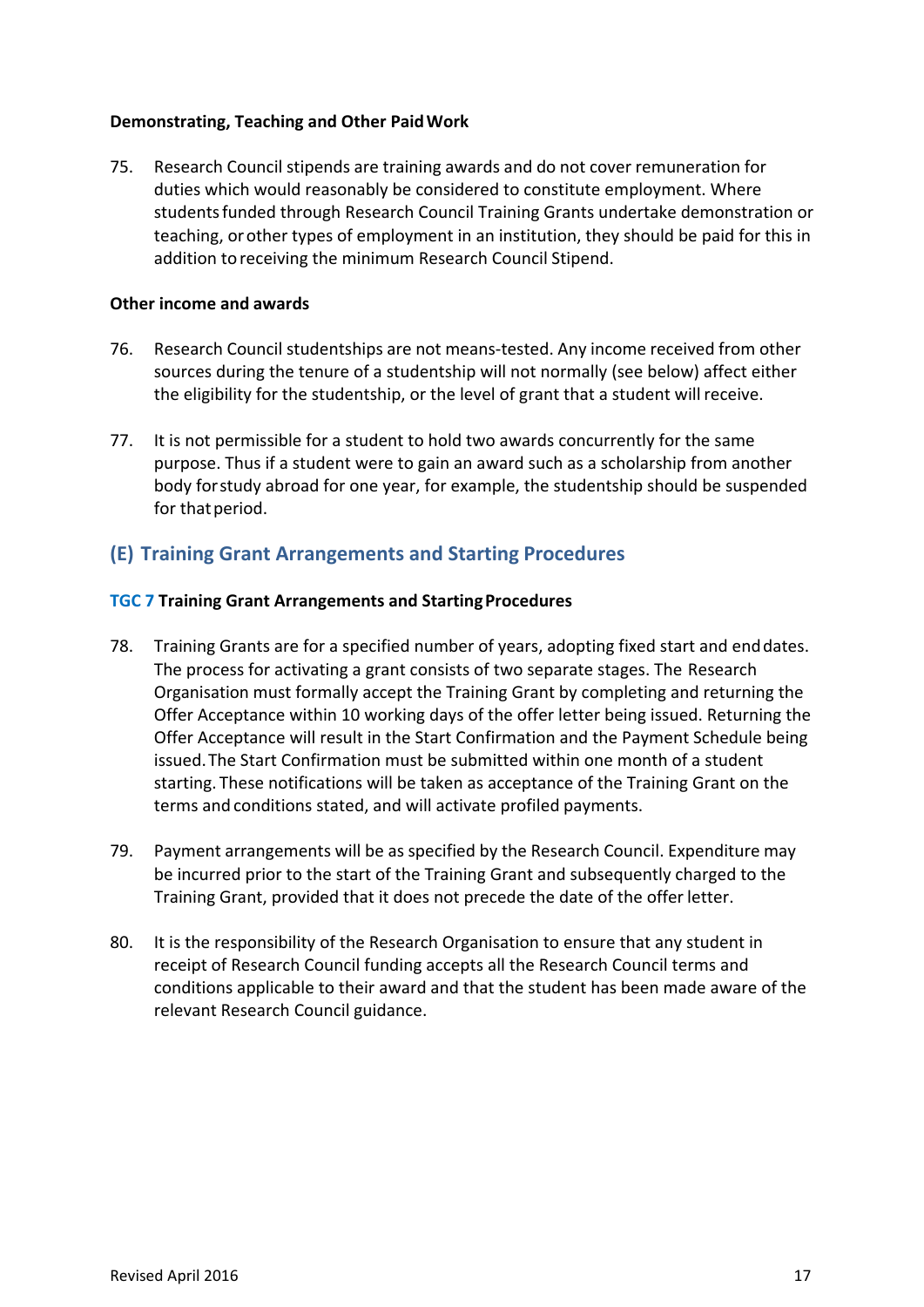## <span id="page-17-0"></span>**(F) Financial Reporting, Inspection and Sanctions**

### **TGC 8 Annual Statement**

- 81. The Research Organisation may be sent a statement to return each yearshowing payments made by the Research Council during the previous financial year for all the grants it holds. Where a statement is required, the Research Organisation must certify, by returning the statement, that:
	- Expenditure has been incurred in accordance with the grant conditions, and
	- Those grants shown as current are continuing.

No further payments will be made until the Annual Statement has been receivedand accepted by the Research Council.

### **TGC 9 Expenditure Statements**

- 82. At the end of the Training Grant, the Research Organisation must complete and return a Final Expenditure Statement (FES) detailing expenditure incurred over the full period ofthe Training Grant. The FES must be received within three months of the end date of the Training Grant. Once an FES has been received by the Research Council, and expenditure incurred has been reconciled against payments made, the statement will be considered as final.
- 83. If there are exceptional reasons that will prevent submission of the expenditure statement within the period allowed, a written request may be made via the grant maintenance facility in Je-S, for the submission period to be extended. The written request must be made before the due date passes.
- 84. The Research Council reserves the right to require the Research Organisation to complete and submit a statement of expenditure at any time during the course of a Training Grant, or to provide supplementary information in support of an interim or final expenditure statement.

### **TGC 10 Inspection**

- 85. The Research Council reserves the right to have reasonable access to inspect the records and financial procedures associated with Training Grants or to appoint another body or individual for the purpose of such inspection.
- 86. The Research Organisation must, if required by the Research Council, provide a statement of account for the Training Grant, independently examined by an auditor who isa member of a recognised professional body, certifying that the expenditure has been incurred in accordance with the Training Grant terms and conditions.
- 87. Research Councils will undertake periodic reviews of Research Organisations withinthe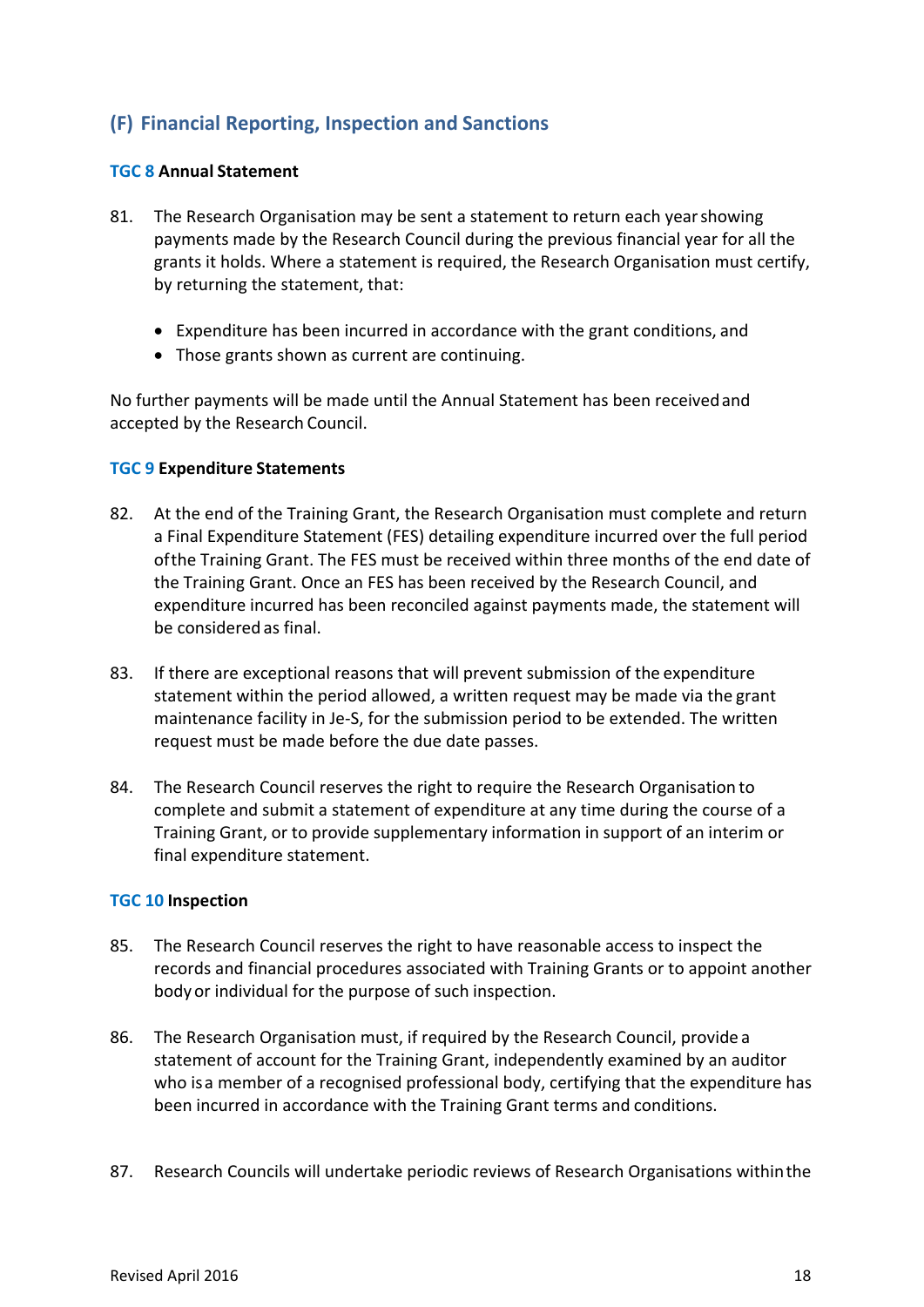Funding Assurance Programme (FAP) programme to seek assurance that Training Grantsare managed in accordance with the terms and conditions under which they are awarded.

### **TGC 11 Sanctions**

- 88. The Research Council reserves the right to reclaim funding or impose financial sanctions where it identifies any area of non-compliance with the terms and conditions of the Training Grant, or if any other information or circumstances come to light, which suggest a studentship has not been awarded or managed appropriately.
- 89. Further details on the assurance requirements of the Research Councils can be found at: <http://www.rcuk.ac.uk/about/aboutRCUK/Efficiency/Pages/fap.aspx>
- 90. If the final expenditure statement is not received within, the period allowed the Research Council may recover 20% of expenditure incurred on the grant. All payments may be recovered if the statement is not received within 6 months of the end of the grant.

## <span id="page-18-0"></span>**(G) Public Engagement**

### **TGC 12 Public Engagement**

- 91. It is the responsibility of the Research Organisation, Supervisors and Students to actively communicate the research to the public at both local and national level, and to raise awareness of the role of science and research in any related issues of public interest.Special schemes exist in some Research Councils providing additional support for these activities,or earmarked funding may be provided in the Training Grant for this purpose.
- 92. The Research Organisation is expected to adopt the principles, standards andgood practice for public engagement with research set out in the 2010 Concordat for Engaging the Public with Research[: http://www.rcuk.ac.uk/per/Pages/Concordat.aspx.](http://www.rcuk.ac.uk/per/Pages/Concordat.aspx) TheResearch Organisation must create an environment in which public engagement is valued, recognised and supported. It must ensure that reliable systems and processes are in place so thatthe principles of the Concordat are embedded into practice within the Research Organisation.

## <span id="page-18-1"></span>**(H) Monitoring and Information Requirements**

#### **TGC 13 Monitoring and Information Requirements**

93. The Research Organisation will be required to provide the Research Councilwith standard information on students and their training programmes through the Je-S Student Details (SD) for inclusion in the Research Council's management information systemand other uses referred to in paragraph 2. Where a student is funded from two Councils' TGs, the information should be returned to the Council which is acting as the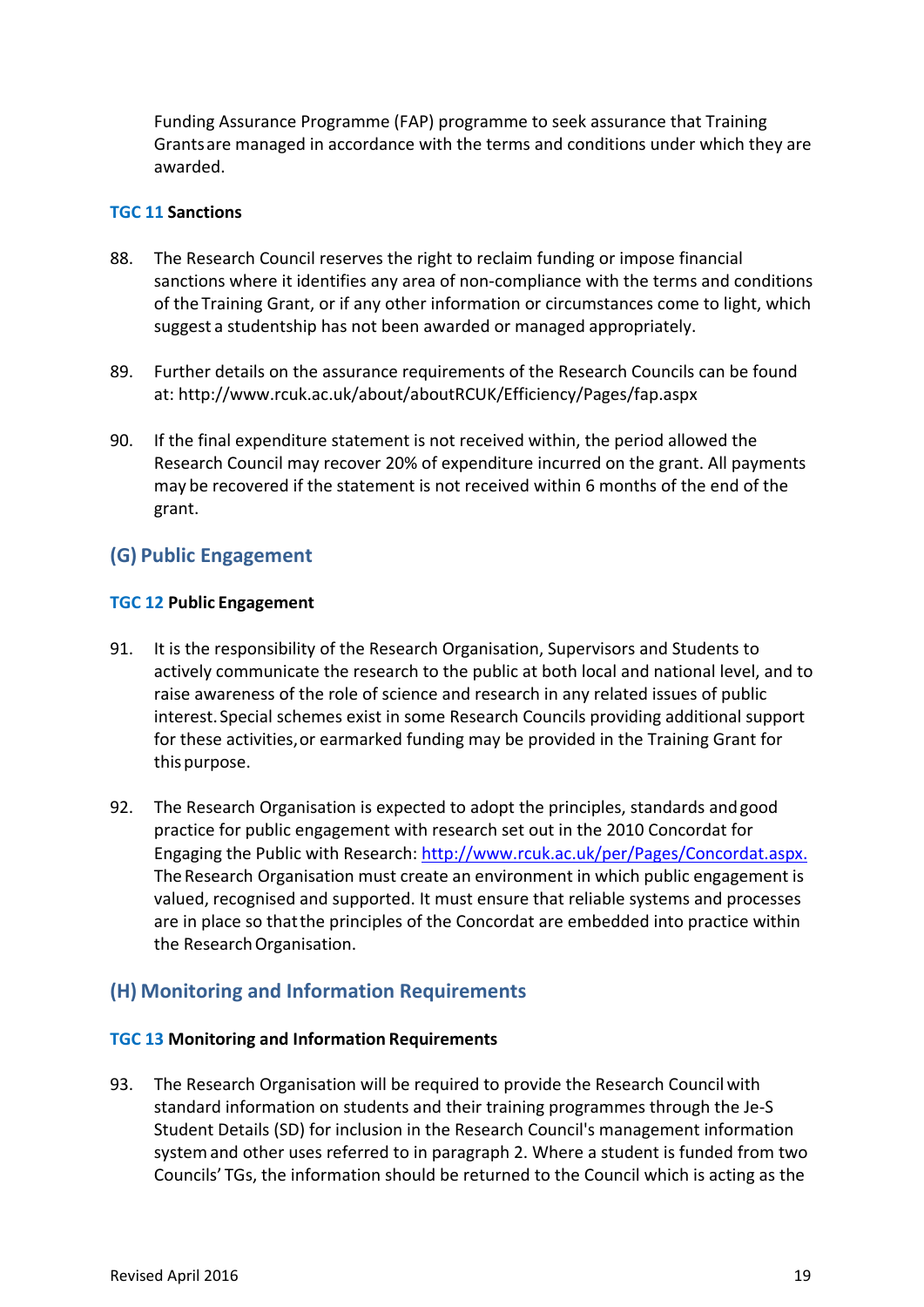majority funder (see above), and not returned to the other council. Details of the secondary Research Council funder would be included in the submitted data. Information should beentered within one month of the student starting their studies and updated as soon as any changes occur. Failure to provide this information may result in sanctions being imposed onfuture payments.

- 94. The Research Organisation should inform the Research Council of anysignificant changes to the student's research project funded from the TG, including change of supervisor or project objectives, by updating the SD.
- 95. The Research Council expects that the start and end dates for the funded period of study will be agreed at the outset and would not be amended during the doctoral projectunless exceptional circumstances apply. The Research Council will monitor any amendments tothe start and end dates and reserves the option to apply original dates for assessing whenthesis submission is due.
- 96. The Research Council should be notified through the Je-S SD of students whoseawards have been terminated, extended or transferred within a month of the change being formally agreed by the Research Organisation.
- 97. Research Organisations are also required to return information via the Je-S submission rate survey on the date of submission of the student's thesis.
- 98. Where the award of a doctoral degree has not been recommended, ROs should amend Je-S Student Details to reflect the actual degree awarded. If a student submits a doctoral level thesis and is subsequently awarded a lower degree e.g. MPhil, the RO should record this within Je-S Student Details as 'No Degree Awarded'. This will still be shown as a submission for the purposes of the submission rate survey, as a doctoral thesis will have been submitted. However, if the decision is taken in advance of submission that a student should submit a thesis at a lower degree level, this will be shown as a nil-submission for the purposes of the submission rate survey exercise, as no doctoral thesis will have been submitted
- 99. The Research Organisation must make a clear statement, in relation to the Data Protection Act 1998, that personal information on students is being collected on behalf of the Research Council.
- 100. The Research Councils have also developed online systems to collect information on the outputs and outcomes of Training Grants and Studentships. Guidance has been issued on the use of these systems, the timing and scope of reporting and how the information may be used and published by the Research Councils. The Research Organisation must ensure that information is returned in accordance with the guidance provided.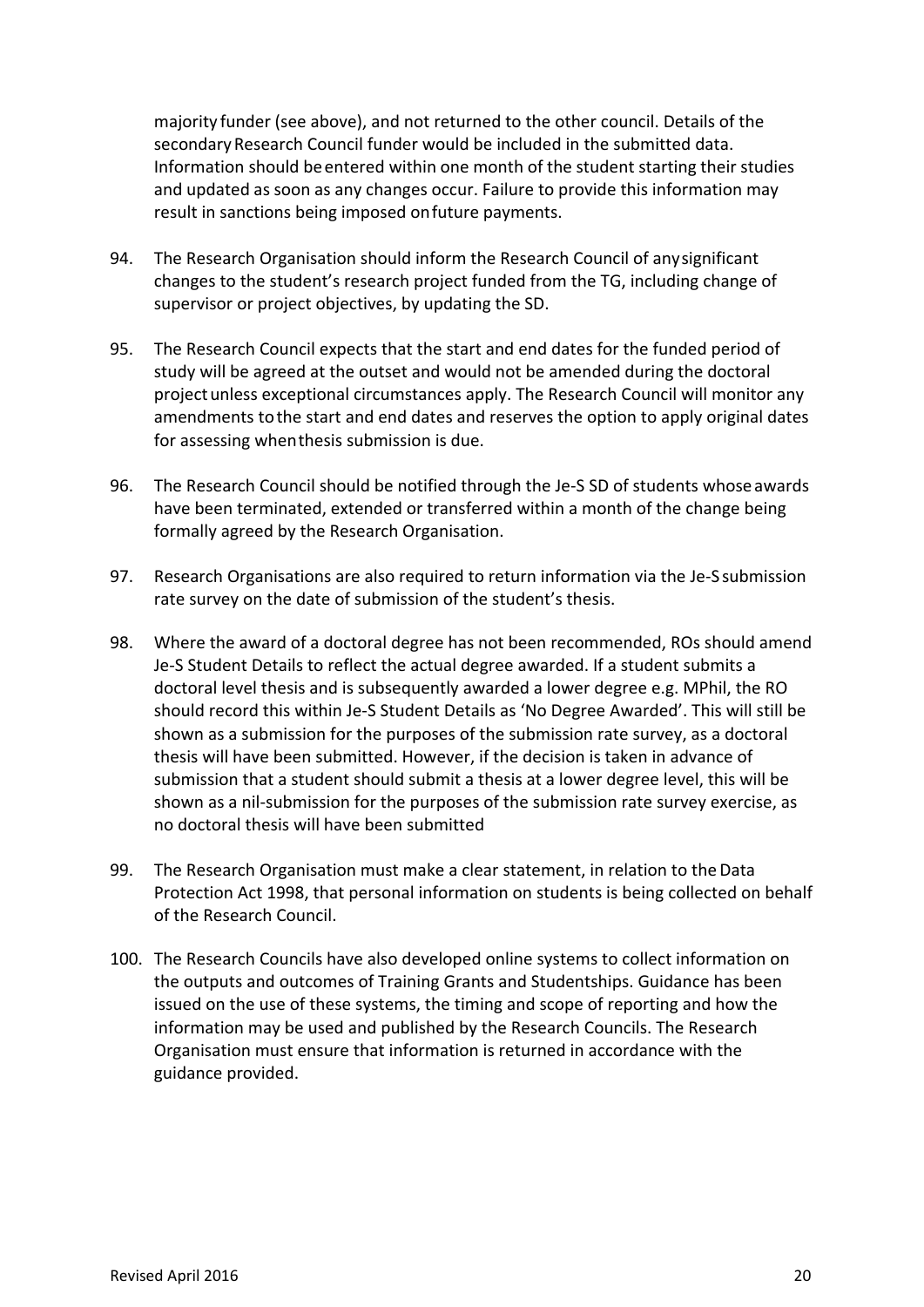## <span id="page-20-0"></span>**(I) Outcomes**

## **TGC 14 Exploitation and Impact**

- 101. It is the responsibility of the Research Organisation, and all engaged in the research,to make every reasonable effort to ensure that the outcomes obtained in the course of the research, whether patentable or not, are used to the advantage of society and the economy. Research outcomes should be disseminated to both research andmore widespread audiences - for example to inform potential users and beneficiaries ofthe research.
- 102. Responsibility for the arrangements relating to the ownership and management of intellectual property rests with the Research Organisation. The Research Organisation will be expected to put in place an agreement regarding the relative contributions to the creation of intellectual property and any associated revenue sharing arrangements before commercialisation or exploitation commences.
- 103. Arrangements for collaboration and/or exploitation must not prevent the future progression of research and the dissemination of research results in accordancewith academic custom and practice. A temporary delay in publication is acceptable in order to allow commercial and collaborative arrangements to be established.

### **TGC 15 Publication and Acknowledgement of Support**

- 104. The students supported by the Training Grant should, subject to the procedureslaid down by the Research Organisation, publish the results of their research in accordance with normal academic practice and the RCUK policy on open access [\[http://www.rcuk.ac.uk/documents/documents/RCUKOpenAccessPolicy.pdf\].](http://www.rcuk.ac.uk/documents/documents/RCUKOpenAccessPolicy.pdf)
- 105. Publications and other forms of media communication, including media appearances, press releases and conferences, must acknowledge the support received from the Research Council, quoting the Training Grant reference number if appropriate. Journal publications should acknowledge the funding source using the standard format agreed by fundersand publishers and detailed in the additional information accompanying this Training Grant.
- 106. Publications costs arising from students supported by the Training Grant should bepaid for using, where applicable, funds from the block grant for publication costs given to the Research Organisation from the relevant Research Council. If this is not appropriate thenthe flexibility within the Training Grant should be used to cover these costs.
- 107. Journal publications should acknowledge the funding source using the standard format agreed by funders and publishers, as specified below:
- 108. For articles published in journals, or deposited in institutional orsubject-based repositories, the acknowledgement of funding should take the form of a sentence as in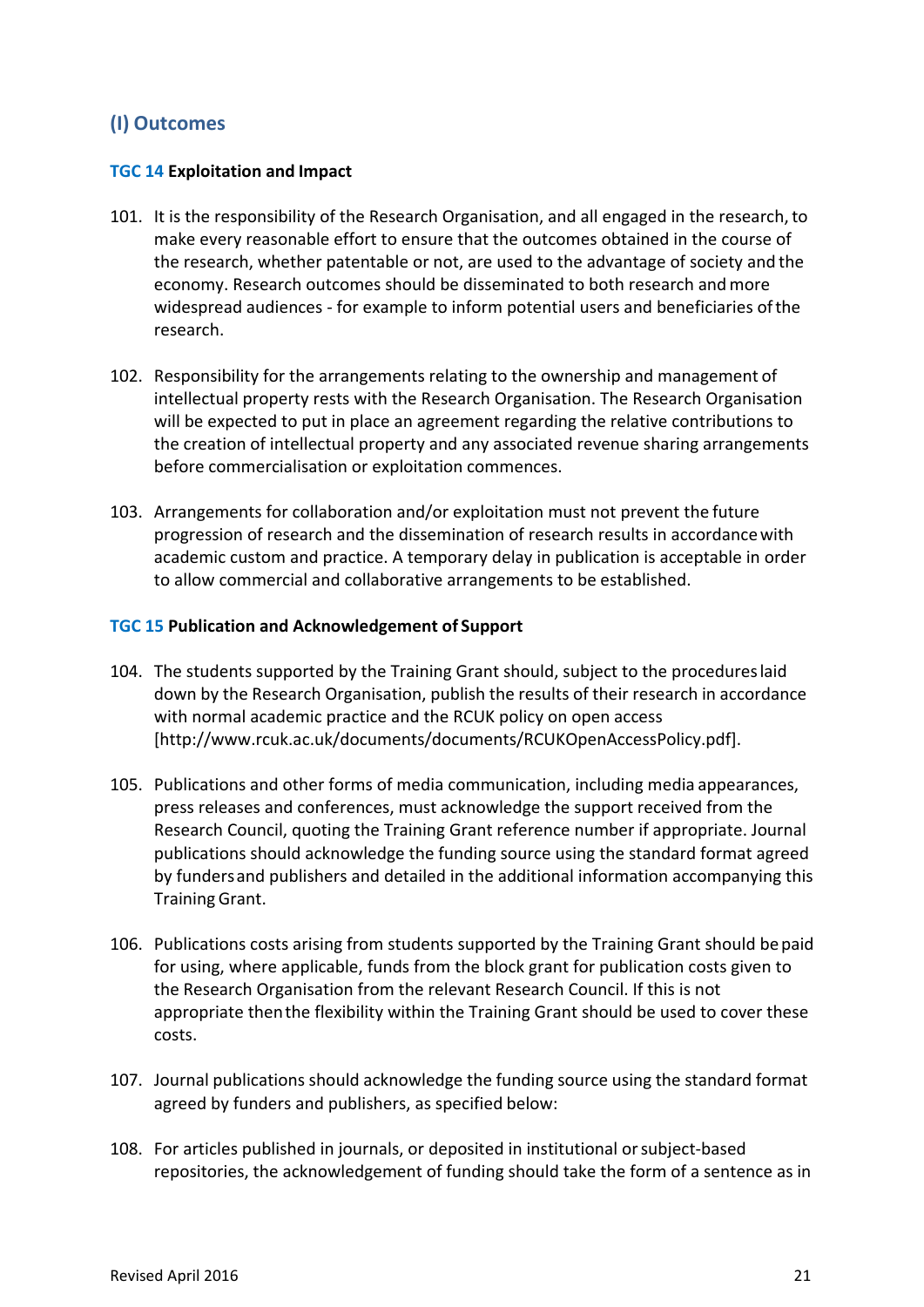the following example, with the funding agency written out in full, followed by the Training Grant number in square brackets.

109. Example 1:

'This work was supported by the Medical Research Council [grant number xxxx].

Multiple grant numbers should be separated by comma and space. Where the researchwas supported by more than one agency, the different agencies should be separated by asemi- colon, with "and" before the final funder.'

110. Example 2:

'This work was supported by the Wellcome Trust [grant numbers xxxx, yyyy]; the Natural Environment Research Council [grant number zzzz]; and the Engineering and Physical Sciences Research Council [grant number aaaa].'

111. In the case of Ph.D. theses funded by Research Councils, metadata describing thethesis should be lodged in the institution's repository as soon as possible after award and a fulltext version should be available within a maximum of 12 months following award. It isexpected that metadata in institutional repositories will be compatible with the metadata core set recommended by the *ETHOS e-thesis online service*.

## <span id="page-21-0"></span>**(J) Disclaimer**

### **TGC 16 Disclaimer**

- 112. The Research Council accepts no liability, financial or otherwise, for expenditureor liability arising from the research funded by the Training Grant, except as set out in these terms and conditions, or otherwise agreed in writing.
- 113. Where studies are carried out in an NHS Trust, the Trust has a duty of care to its patients. The Research Council does not accept liability for any failure in the Trust's duty of care, or any negligence on the part of its employees.
- 114. The Research Councils reserve the right to terminate the Training Grant at any time, subject to reasonable notice and to any payment that may be necessary to cover outstanding and unavoidable commitments.
- 115. Further to TGC5, the Research Councils reserve the right to amend the paymentprofile at their discretion. The Research Organisation will be advised, in advance, of any such change. Changes to payment profiles may affect the overall value of the Training Grant.